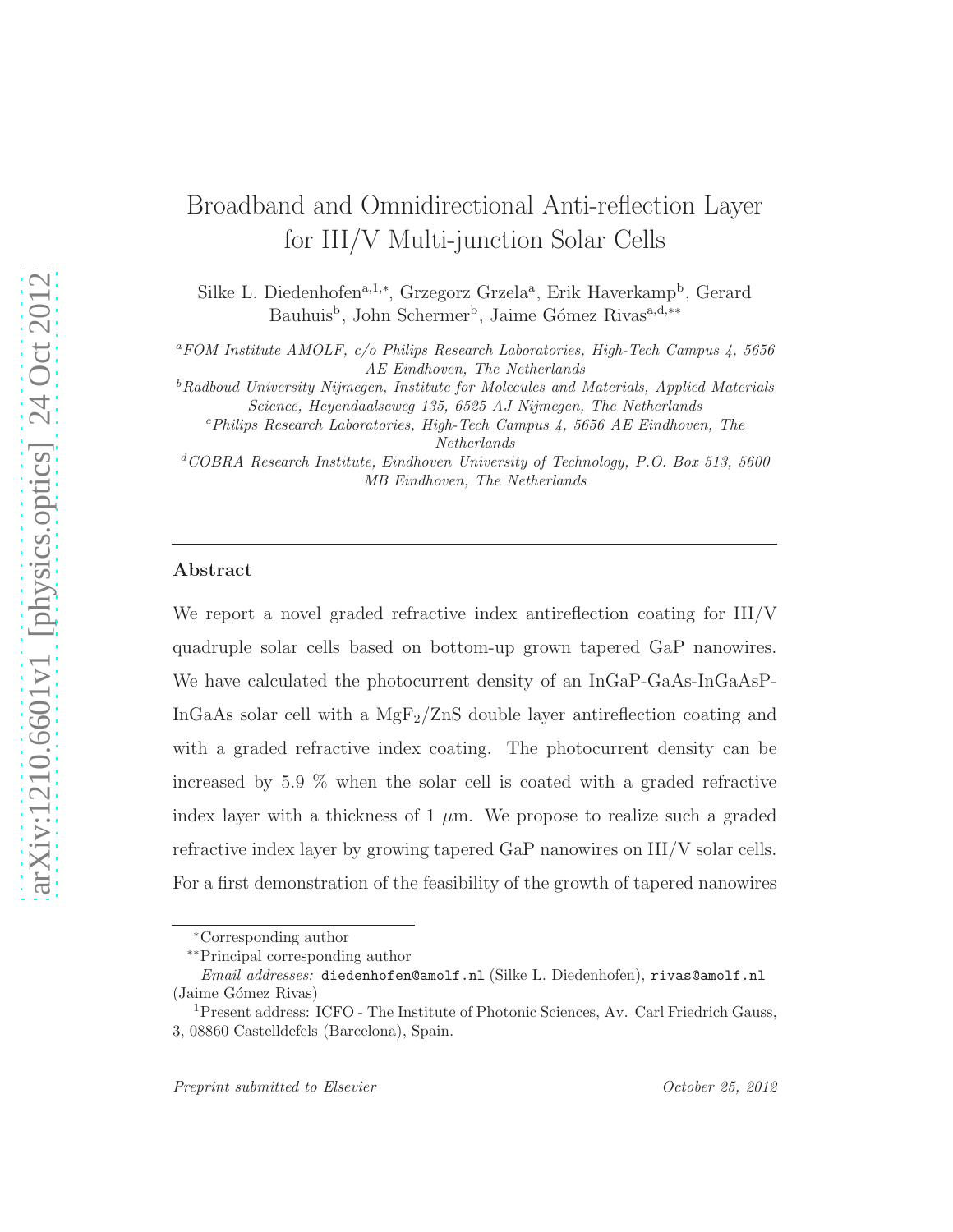on III/V solar cells, we have grown tapered GaP nanowires on AlInP/GaAs substrates. We show experimentally that the reflection from the nanowire coated substrate is reduced and that the transmission into the substrate is increased for a broad spectral and angular range.

Keywords:

III/V Solar cells, anti-reflection, semiconductor nanowires

#### 1. Introduction

Over the last years the photovoltaic research has brought many solutions to increase the efficiency of solar cells. While triple junction solar cells with efficiencies exceeding 40 % have been demonstrated  $[1, 2]$  $[1, 2]$ , research is focusing now on the realization of quadruple solar cells [\[3\]](#page-23-2). These solar cells have expected efficiencies exceeding 50  $\%$  [\[4](#page-23-3)]. However, for this type of solar cells, the standard double layer antireflection coatings are not sufficient for reducing the reflection over the broad wavelength range that is absorbed by the multiple junctions [\[3,](#page-23-2) [5](#page-23-4)]. The standard double layer antireflection coatings typically have a bandwidth lower than one octave, e.g., 400 nm to 700 nm or 800 nm to 1100 nm [\[6](#page-23-5)], while quadruple solar cells require an antireflection coating operating from  $\sim$ 350 nm to  $\sim$ 1700 nm [\[4\]](#page-23-3). To approach an optimal performance and the maximum efficiency that has been theoretically calculated broad-band antireflection layers are necessary. The spectral range of an antireflection coating is not the only factor limiting the efficiency of multijunction solar cells. As these solar cells will be mainly installed in solar concentrator systems, the angular response has to be optimized as well.

One way to achieve the desired broadband and omni-directional antire-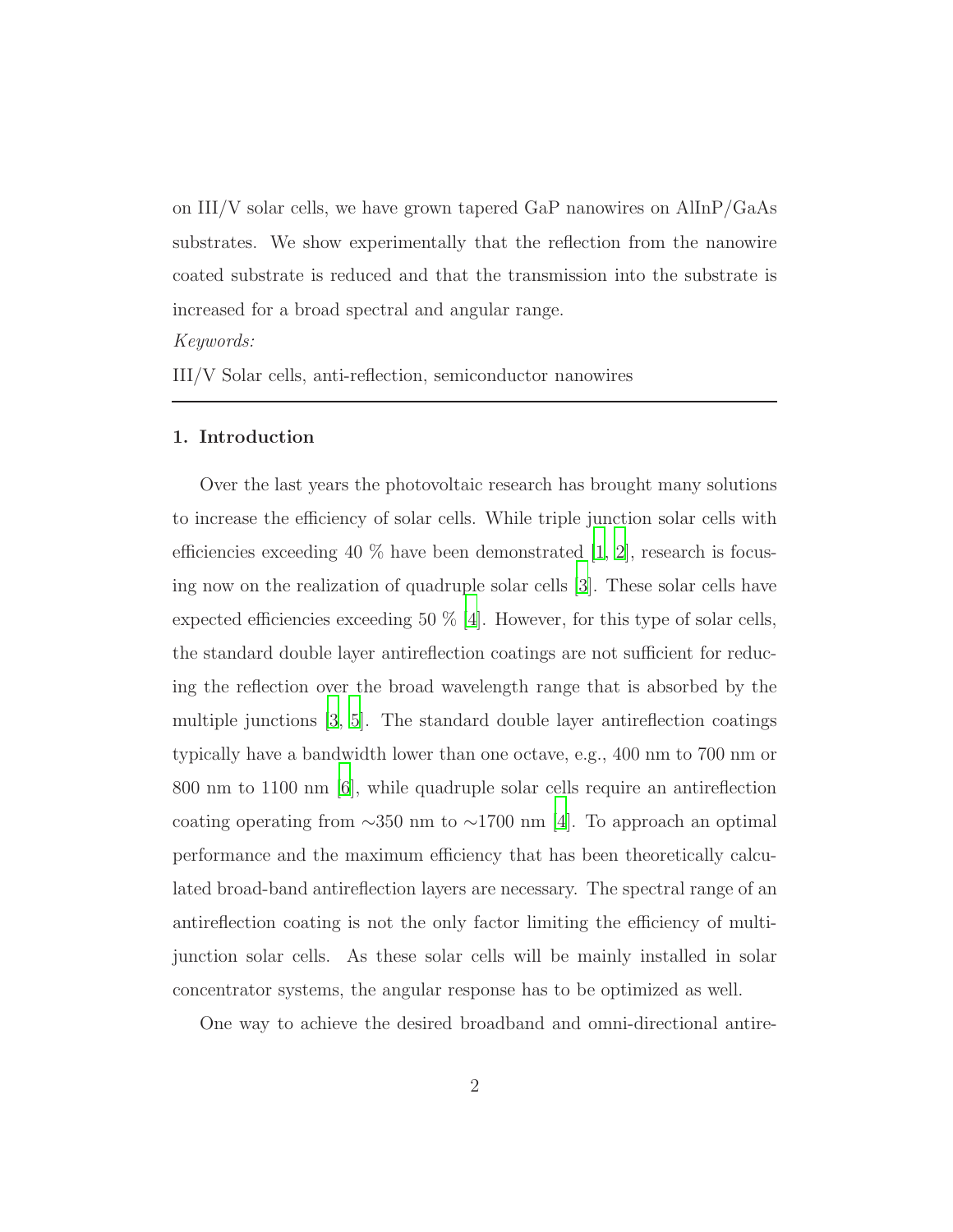flection layers is by employing the so-called moth-eye concept [\[7\]](#page-24-0). In this concept, nanostructures forming an effective medium result in a gradual increase of the refractive index from that of air  $(n = 1)$  to that of the solar cell medium (n  $\sim$  3.3). Recently, different graded refractive index layers have been demonstrated [\[8](#page-24-1)[–16](#page-25-0)]. These subwavelength structures can be achieved in different ways, e.g., by etching nanostructures into the surface [\[9](#page-24-2), [12](#page-24-3)[–16\]](#page-25-0), or by oblique-angle deposition [\[8](#page-24-1)], or by chemical deposition of nanostructures [\[10,](#page-24-4) [11\]](#page-24-5). When the nanostructures are fabricated by etching, the material of the nanostructures is typically the same forming the active layer of the solar cell. Deposition of nanostructures offers a wider range of materials for the nanostructures, thus higher flexibility in the design of antireflection coatings[\[8,](#page-24-1) [10,](#page-24-4) [11](#page-24-5)].

It has been recently demonstrated that graded refractive index layers can be fabricated by bottom-up grown tapered GaP nanowires or layers of nanowires with a broad distribution of nanowire lengths [\[11\]](#page-24-5). The nanowires were grown on a GaP substrate, and an increased transmission through the GaP substrate with respect to a bare GaP substrate was demonstrated. The bottom-up growth method used for fabricating nanowires allows heteroepitaxial growth of a passive antireflection layer on top of the active layer of the solar cell. Having a passive antireflection layer is advantageous because of the following reasons: Surface carrier recombination can be dominant in active nanostructured materials due to their large surface. This effect is not relevant in the case of passive nanostructures, such as the proposed antireflection nanowire layers, since light is not absorbed in these structures. Carriers are only generated in the active multi-junction solar cell, beneath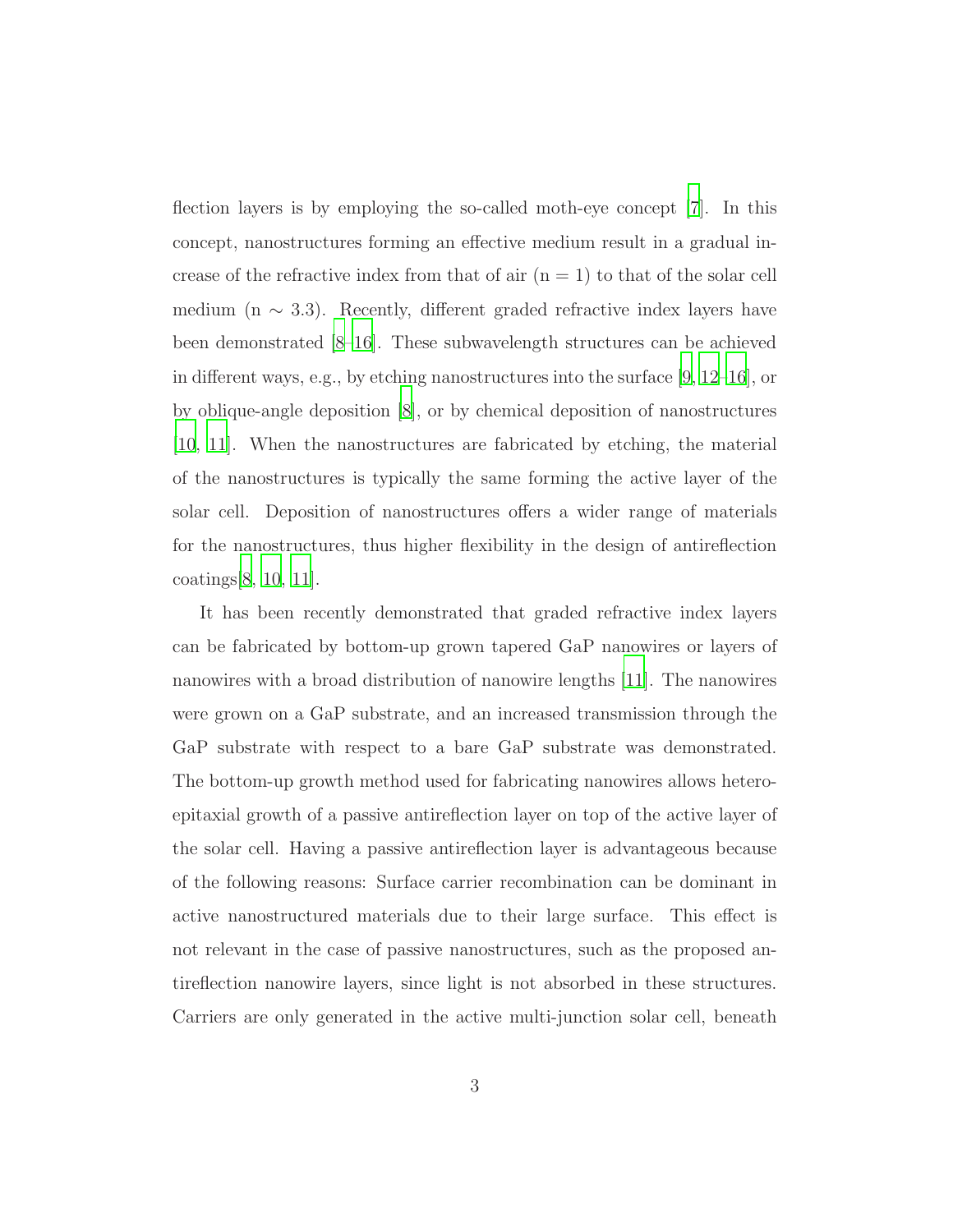the nanowire coating, where they can be separated and extracted.

In this manuscript, we calculate the photocurrent densities of III/V quadruple solar cells covered with different antireflection coatings. These calculations reveal that a graded refractive index layer increases the photocurrent density of the solar cell with respect to a solar cell coated with a standard  $MgF_2/ZnS$  double layer antireflection coating. We propose to realize such graded refractive index layers with tapered GaP nanowires and demonstrate the growth of tapered GaP nanowires on a layer of AlInP that is lattice matched to GaAs. We use GaP nanowires because of the large refractive index of GaP (n  $\simeq$  3.3) and its high electronic bandgap energy ( $\lambda_{\rm gap}$  = 549 nm). AlInP is used as substrate for the nanowire growth because it is considered the most suitable material to form the upper window layer in a quadruple III/V solar cell structure [\[12](#page-24-3)]. Furthermore, we have measured the reflectance and transmittance of an AlInP/GaAs substrate coated with nanowires and without nanowires. We find that the layer of tapered nanowires reduces the total reflectance from the AlInP/GaAs substrate for a broad range of wavelengths and concomitantly increases the omni-directional transmission into and absorption in the AlInP/GaAs substrate. These measurements constitute a proof-of-principle as they are the first experimental verification that tapered GaP nanowires could be used as an antireflection layer for III/V solar cells.

#### 2. Anti-reflection Layers

To show that the efficiency of a III/V quadruple solar cell can be increased by adding a graded refractive index layer, we have calculated the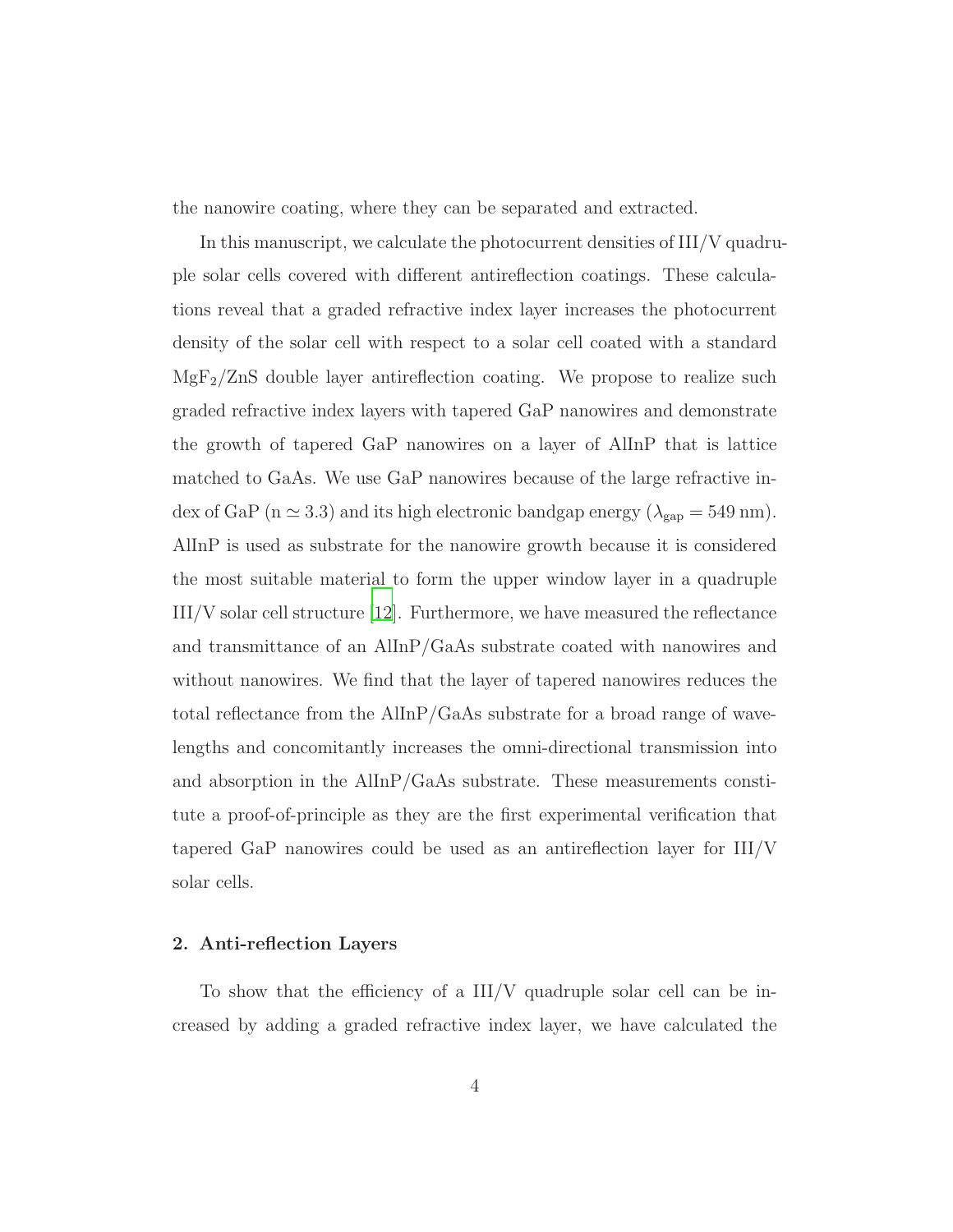reflection from and transmission through an AlInP window layer coated with different anti-reflection layers. For these calculations the III/V solar cell was considered to consist of InGaP, GaAs, InGaAsP, and InGaAs with electronic bandgaps that correspond to cut-off wavelengths of respectively 649 nm, 873 nm, 1215 nm, and 1770 nm. The calculations are performed using the transfer-matrix method [\[17\]](#page-25-1). The refractive index of AlInP varies from 3.06 - 2.14i at 350 nm to 2.77 at 1700 nm, and the refractive index of GaAs from 3.28 - 2.06i at 350 nm to  $3.36 - 5.32 \cdot 10^{-5}$ i at 1700 nm. These values have been determined from ellipsometry measurements of the materials used in the experiments shown in the next section. The refractive indices of ZnS and  $MgF_2$  vary between 2.8 - 0.13i and 2.27, and 1.38 and 1.37, respectively for wavelengths between 350 nm and 1700 nm. Figure [1](#page-18-0) shows the calculated reflectance from an AlInP layer with a thickness of 30 nm coated with different anti-reflection layers in (a) linear and (b) logarithmic scale. The black solid curves in Figures [1a](#page-18-0) and b show the calculated reflectance of the bare AlInP layer without antireflection coating. The reflectance from an AlInP layer coated with a  $MgF_2/ZnS$  double layer antireflection coating with thicknesses of 89 nm (ZnS) and 105 nm ( $MgF_2$ ) is displayed by the red long-dashed curves in Figures [1a](#page-18-0) and b. The calculated reflectance from that coating is lower than 10 % for wavelengths between 450 nm and 1730 nm. While this anti-reflection coating reduces the reflection for a rather broad wavelength range, the bandwidth is not optimal for reducing the reflectance over the wavelength range in which III/V multi-junction solar cells absorb light.

To show that the bandwidth of low reflectance can be increased by a graded refractive index layer, we have calculated the reflectance from a 30 nm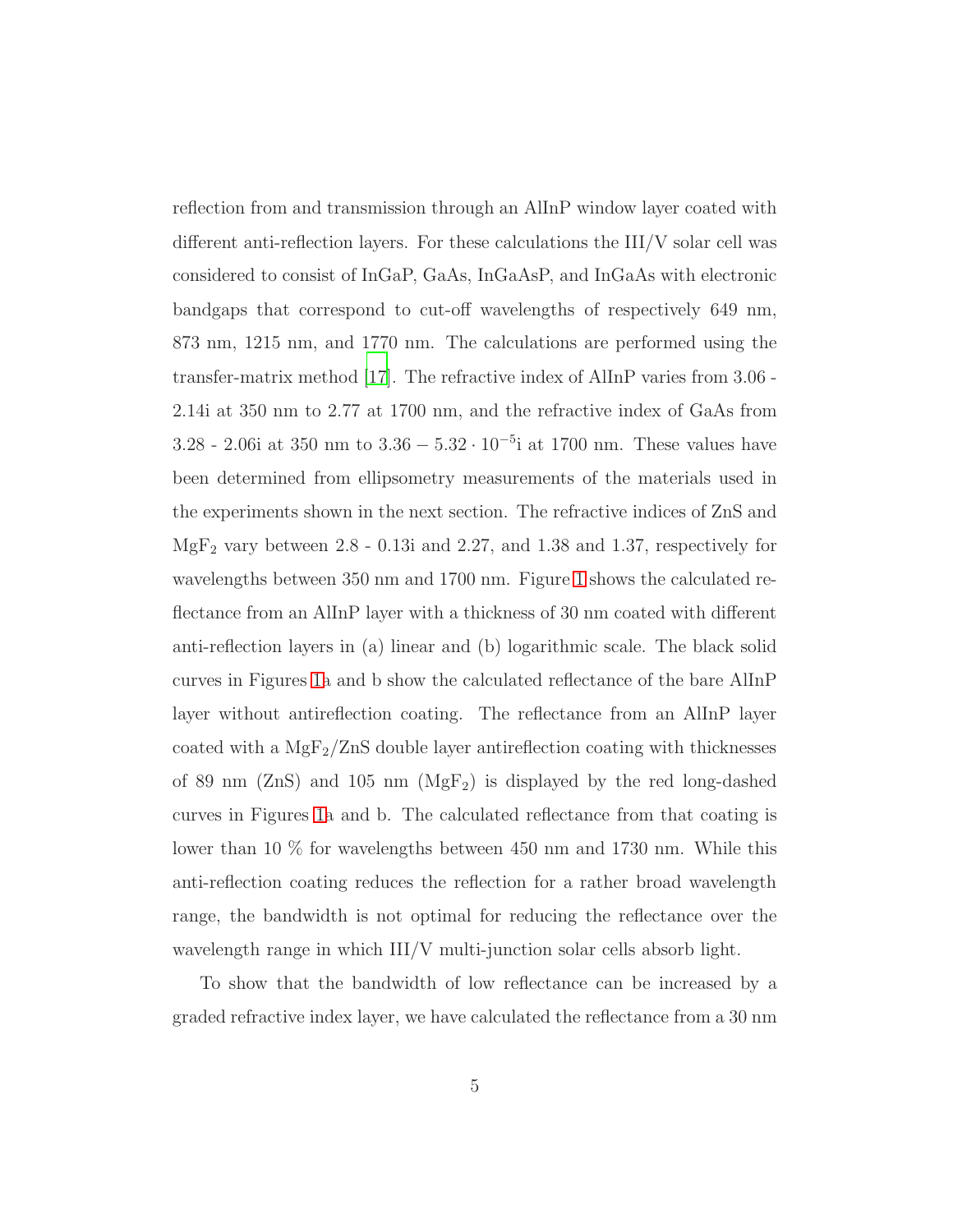thin AlInP layer that is coated with three different lossless graded refractive index layers. A schematic of the layout used in the calculations is given in the inset of Figure [1a](#page-18-0), in which a change in color represents a change in refractive index. The refractive index of these layers is parabolically increasing from 1.0 to 3.3, and the thicknesses of the layers are 250 nm, 500 nm, and 1000 nm, respectively. In the transfer-matrix calculation, the anti-reflection layer is implemented by considering sublayers with a thickness of 10 nm and the refractive index is increased parabolically from one layer to the next. These calculations are displayed in Figures [1a](#page-18-0) and b by the olive-short-dashed, the blue dash-dotted, and the magenta dashed-dot-dotted curves, respectively. While the graded refractive index layer with a thickness of 250 nm does not decrease the reflectance significantly for wavelengths longer than 850 nm, the reflectance of the graded refractive index layers with a thickness of 500 nm and 1000 nm are around 1 % or lower for a broad wavelength range. The reflection is the lowest, when a 1000 nm thick graded refractive index antireflection coating is applied to the multi-junction solar cell. In this coating, the gradient of the refractive index between adjacent sublayers is the smallest.

Corresponding to the reflectance calculations, we have performed calculations of the transmittance through a 30 nm thin AlInP layer coated with the same anti-reflection layers as above. The calculated transmittance is shown in Figures [1c](#page-18-0) and d in linear and logarithmic scale, respectively. From the calculated transmittance, we have determined the solar spectrum weighted transmittance  $SSWT$  of the different layers by

$$
SSWT = \frac{\int F(\lambda) \cdot T(\lambda) d\lambda}{\int F(\lambda) d\lambda},\tag{1}
$$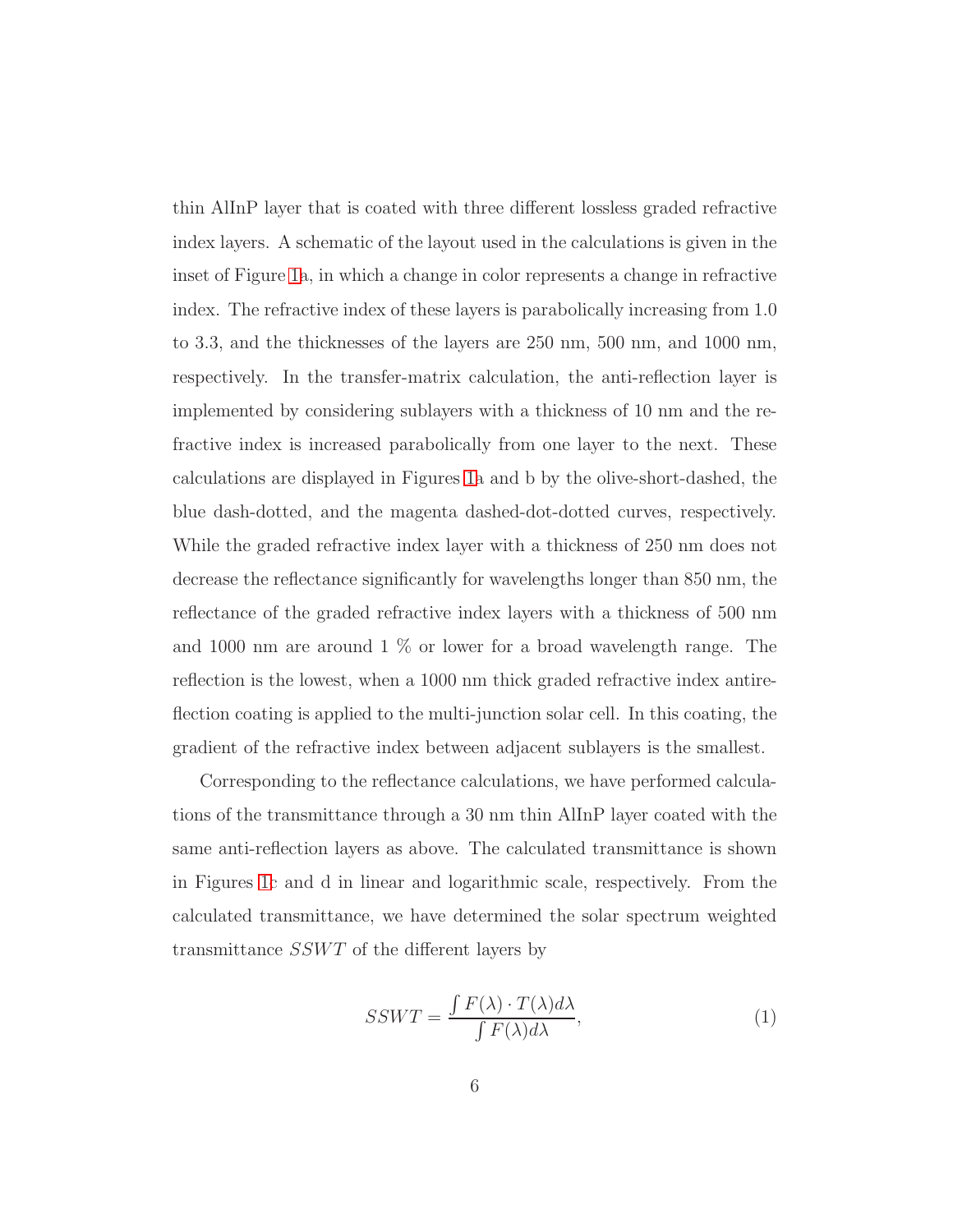where  $F(\lambda)$  and  $T(\lambda)$  are the photon flux (AM1.5G, 1000 W/m<sup>2</sup>) and the calculated transmittance, respectively. The integration is performed in the wavelength range from 300 nm to 1760 nm. The solar weighted transmittances of the 5 different samples are 69.2 % for a bare solar cell, 86.3 % for the  $MgF_2/ZnS$  antireflection coating, 89 % for the 250 nm thick graded refractive index layer, 91.5 % for the 500 nm thick graded refractive index layer, and 91.7  $\%$  for the 1  $\mu$ m thick graded refractive index layer. Therefore, the solar weighted transmittance can be increased by 6.3  $\%$  when the 1  $\mu$ m thick graded refractive index layer is used as an antireflection layer instead of the double layer  $MgF_2/ZnS$  coating.

According to the calculations of reflectance from and transmittance through the AlInP layer, we have determined the reflectance from and transmittance through each individual layer of a III/V multi-junction solar cell. We have modeled the optical multilayer structure using the transfer-matrix method [\[18\]](#page-25-2). With this method, we have calculated the reflectance and transmittance at each interface. From these transmittances and reflectances, we have determined the absorption in each sublayer. Multiplying the absorption in each subcell by the photon flux results in the amount of photons absorbed in each subcell. The internal quantum efficiency (IQE) of each sub cell is set to unity, meaning that every photon absorbed in one of the layers contributes to the photocurrent density of the cell. With this IQE the electron-hole pair generation is calculated, resulting in a sub-cell specific photocurrent. This method allows to calculate an unlimited amount of optical layers but it is limited by the difficulties in predicting the reflections between sub-cells. The model has been verified by comparing the calculated reflection of a single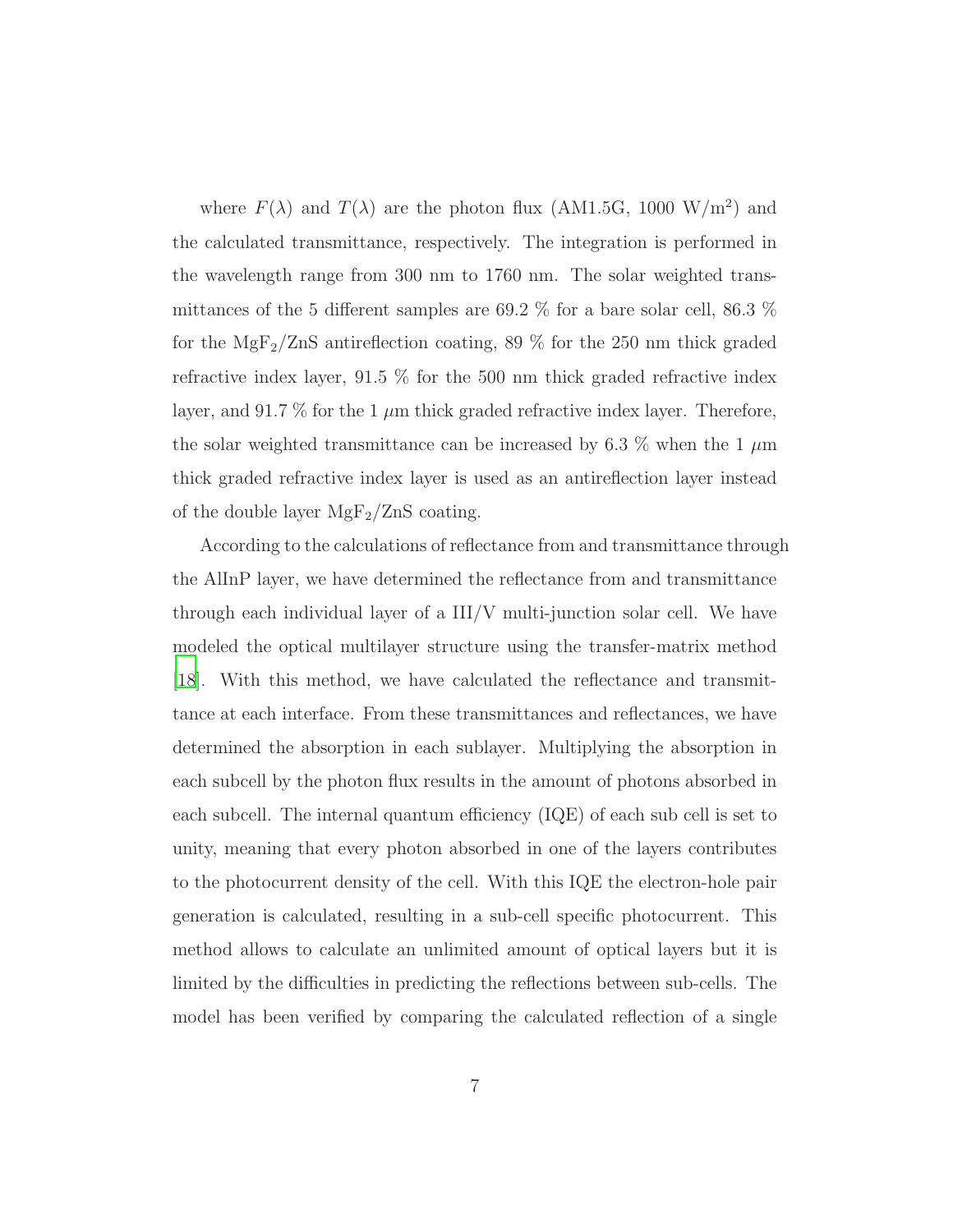junction solar cell coated with different antireflection layers to the measured reflection [\[18\]](#page-25-2). The photocurrent densities in each subcell and the resulting photocurrent density of the quadruple solar cell are given in Table [1](#page-17-0) for a solar cell coated with a perfect antireflection coating, without antireflection coating, with a  $MgF_2/ZnS$  double-layer antireflection coating, and with graded refractive index layers with parabolically increasing refractive index from 1.0 to 3.3 over a thickness of 250 nm, 500 nm, and 1000 nm. The first column in Table [1](#page-17-0) shows the maximum photocurrent densities and the maximum efficiency of the solar cell if a perfect anti-reflection layer is used, i.e., all incident light within the absorption band of the solar cell is transmitted into and absorbed in the solar cell. The maximum photocurrent density that can be achieved when all incident light is absorbed is  $13.36 \text{ mA/cm}^2$ . When applying a graded refractive index layer with a thickness of 1000 nm and a parabolically increasing refractive index from 1 to 3.3 to the solar cell, a photocurrent density of  $13.28 \text{ mA/cm}^2$  can be achieved. This photocurrent density is limited by the bottom cell. The calculated photocurrent density in the solar cell coated with the  $MgF_2/ZnS$  double layer antireflection coating is  $12.54 \text{ mA/cm}^2$  and is in all subcells lower than the photocurrent density in the solar cell coated with the thickest graded refractive index layer. The photocurrent density in the solar cell coated with this graded refractive index layer is increased by 5.9 % with respect to that of the cell with the double layer antireflection coating.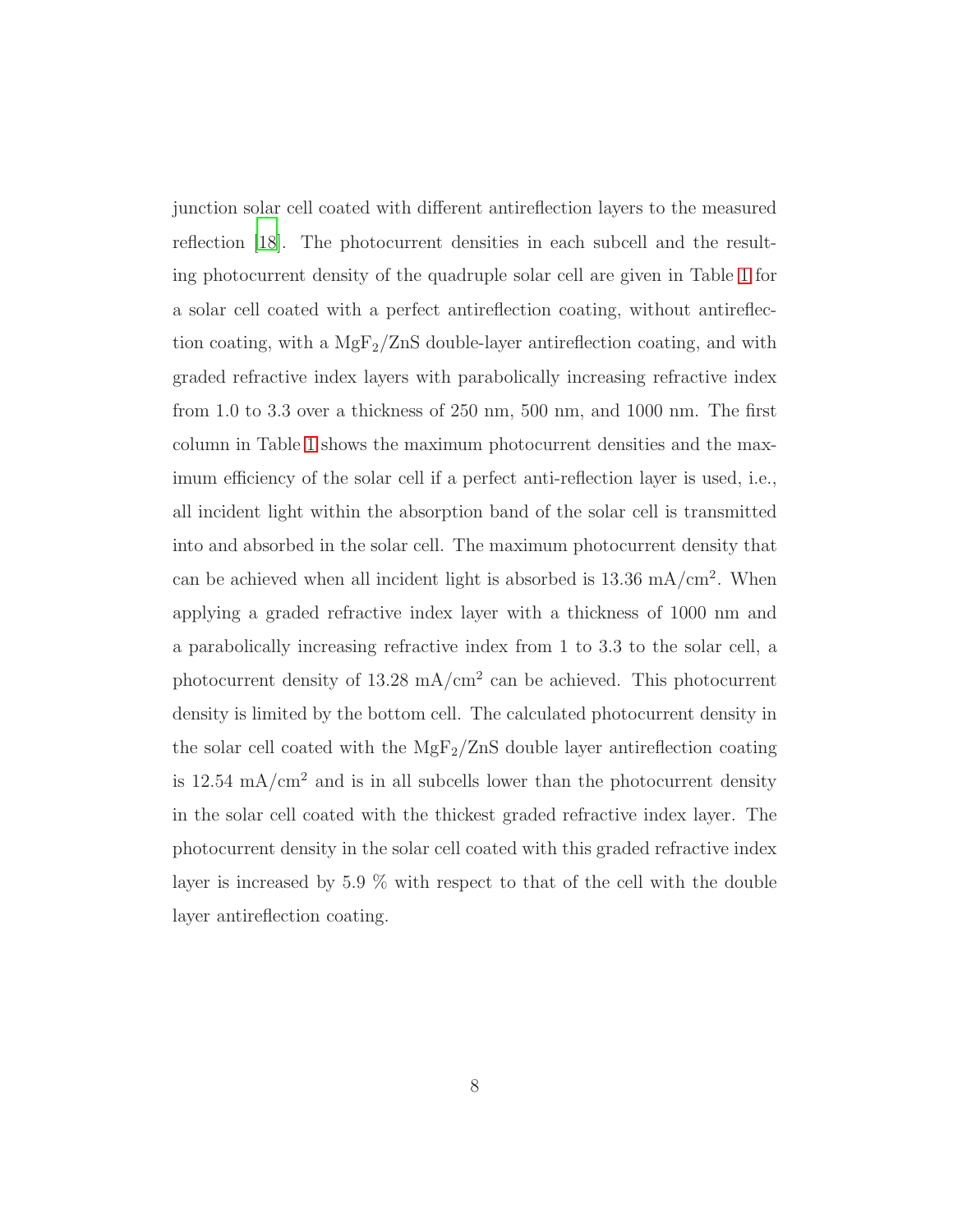#### 3. Tapered GaP Nanowires

To investigate the feasibility of nanowire graded refractive index layers on top of multijunction solar cells, we have grown layers of tapered GaP nanowires on top of AlInP using the vapor-liquid-solid (VLS) growth mechanism [\[19](#page-25-3)] by metal-organic vapor phase epitaxy (MOVPE). AlInP is commonly used as upper window layer in  $III/V$  solar cells [\[12\]](#page-24-3). For matching the growth conditions to that of a real solar cell device, we have grown 30 nm of AlInP on top of a polished (100)  $n^{++}$ -doped GaAs wafer. This AlInP layer has been protected by a 300 nm thick GaAs layer. Before nanowire growth, we have removed this GaAs layer by etching the substrate in  $28\% \text{ NH}_4\text{OH}$ :  $H<sub>2</sub>O<sub>2</sub>$ :  $H<sub>2</sub>O$  (1 : 1 : 100). Immediately after this etching step, gold with an equivalent layer thickness of 0.3 nm has been evaporated and the gold coated substrate has been placed in the MOVPE reactor. The GaP nanowires are grown for 180 seconds at a temperature of 570 ◦C using trimethyl-gallium  $(TMG)$  and phosphine  $(PH_3)$  as precursors. A top-view scanning electron micrograph of the GaP nanowires grown on AlInP is shown in Figure [2a](#page-19-0). The nanowires are grown epitaxially with preferential growth in the <111> direction, however, some nanowires also grow normal to the substrate. From the cross-sectional scanning electron micrograph in Figure [2b](#page-19-0), the thickness of the nanowire layer can be determined to be  $600 \pm 100$  nm. The variation of the layer thickness can be attributed to nanowires growing into different crystallographic directions with different growth rates.

To determine the effect of the tapered nanowires on the reflection and transmission, we have measured the total reflectance and the diffuse reflectance from the AlInP/GaAs substrate and the AlInP/GaAs substrate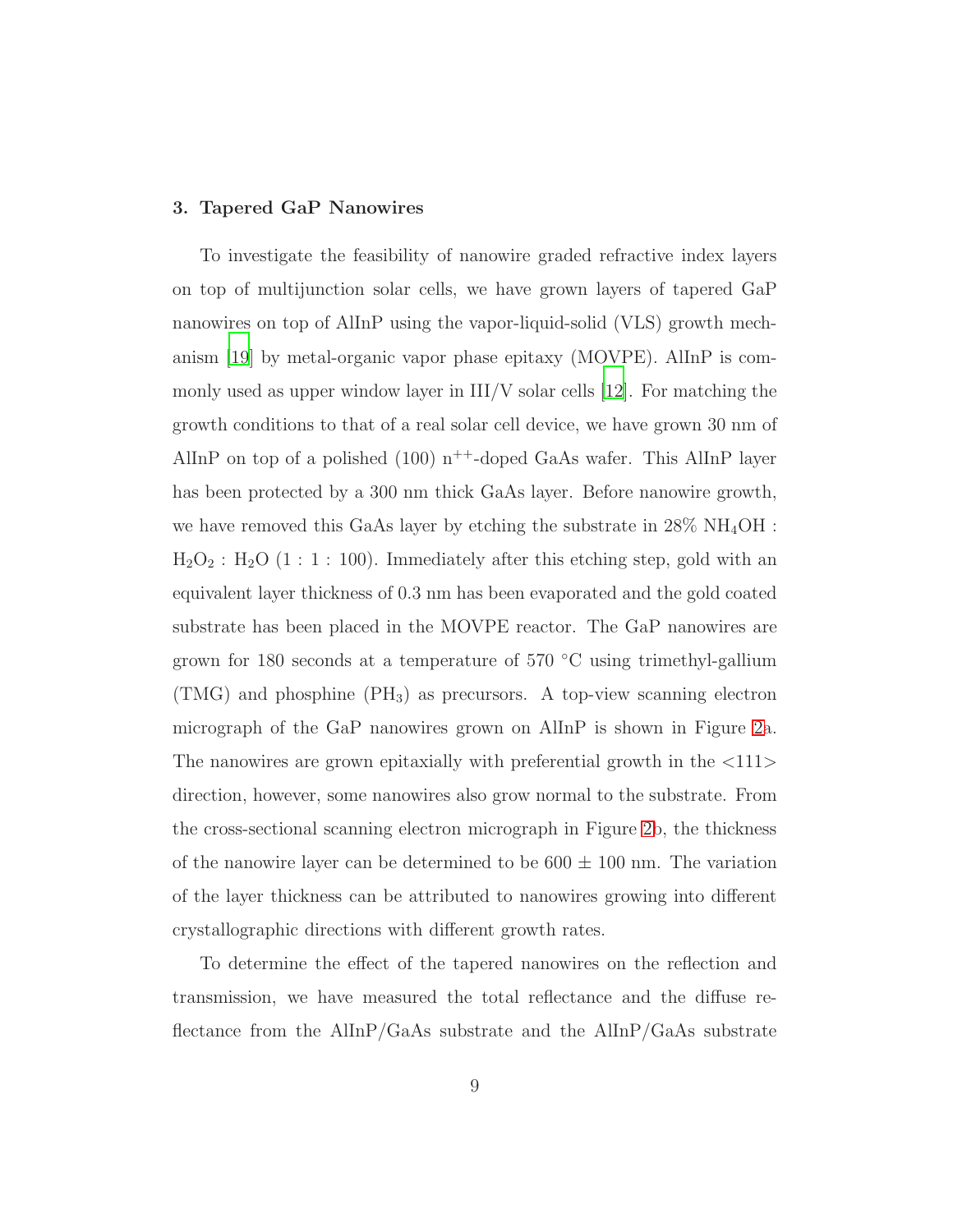coated with tapered nanowires. We have measured the total reflectance from both samples using a Lambda 950 spectrometer (PerkinElmer) consisting of a tungsten-halogen and a deuterium lamp, an integrating sphere, and a photomultiplier tube. For the reflectance measurements, the samples have been mounted at the backside of the integrating sphere. The angle of incidence was 8°, allowing the measurement of the total and diffusely reflected light. The diffusely reflected light is measured by making a small opening in the integrating sphere in such a way that the specularly reflected light escapes from the sphere. The reflection measurements on the samples are normalized by the reflection of a white-standard to obtain the absolute reflectance of the array. From the total reflectance,  $R$ , and the diffuse reflectance,  $R_{\text{dif}}$ , the specular reflectance,  $R_{\text{spec}}$ , can be determined by  $R_{\text{spec}} = R - R_{\text{dif}}$ . Figure [3a](#page-20-0) displays the measured total reflectance (black squares), diffuse reflectance (red circles), and the resulting specular reflectance (blue triangles) from the AlInP/GaAs substrate. The total and specular reflectance is similar (28 %) at wavelengths below the electronic bandgap of GaAs (865 nm), and the diffuse reflectance is negligible. This low diffuse reflectance is expected for a flat layer. For wavelengths longer than 865 nm, the reflectance increases to 36 %, as the reflectance of the backside of the substrate is contributing to the measurement. At these wavelengths, the diffuse reflectance is slightly increased, indicating that the backside of the sample is rougher than the front side. From these two measurements, we can understand the contribution to the reflection of the substrate backside and the AlInP front side of the sample. The black solid curve in Figure 3a shows a calculation of the specular reflection of an AlInP/GaAs layer for comparison done with the transfer matrix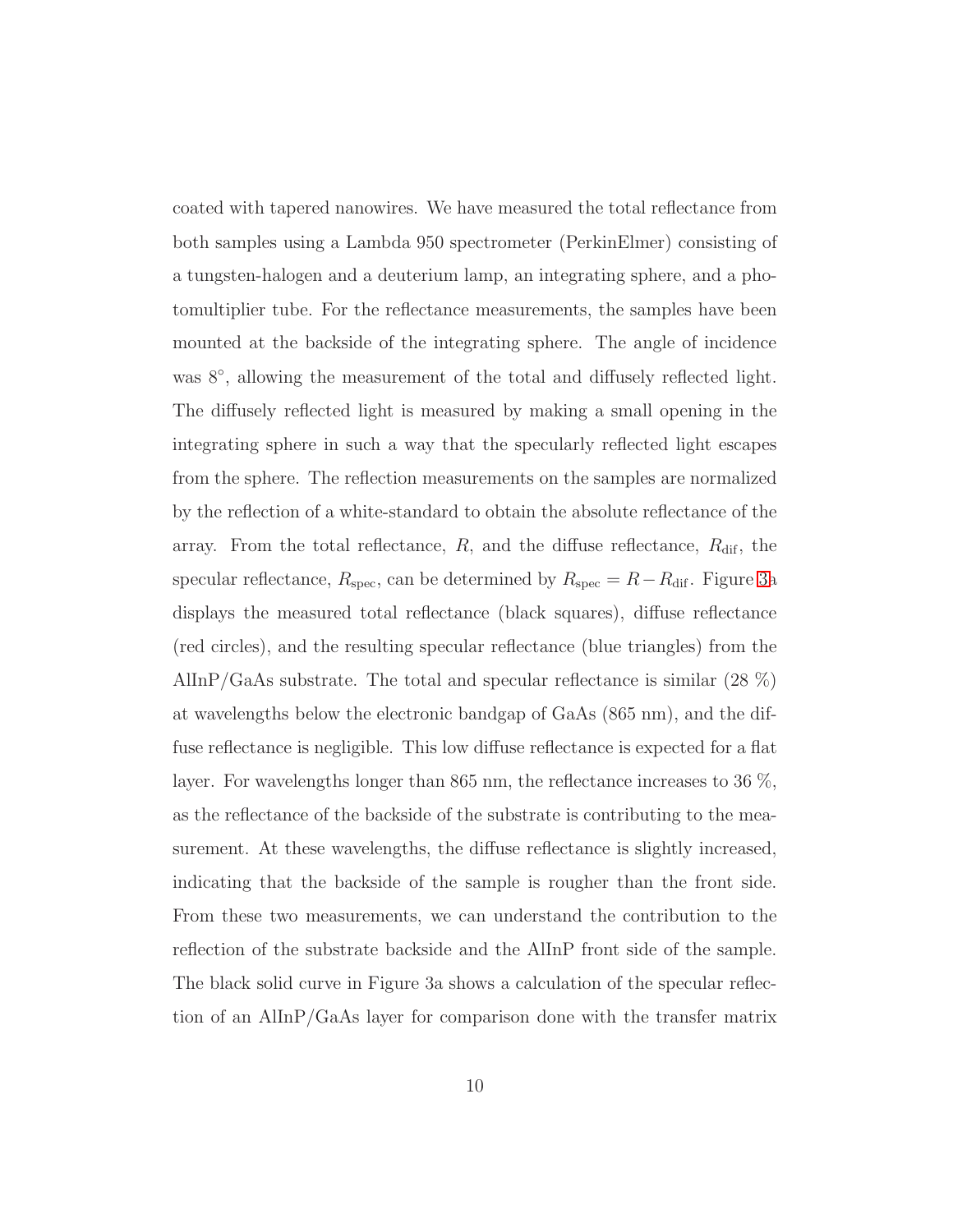method. For this calculation, we have slightly varied the refractive indices of AlInP and GaAs for fitting the measurements. The resulting refractive index of AlInP varies from  $n = 3.82 - 0.24i$  at 400 nm to 3.04 at 2000 nm, the refractive index of GaAs varies from  $n = 3.86 - 2.27i$  at 400 nm to  $3.15 - 10^{-4}i$ at 2000 nm. These refractive indices are the only fitting parameters in the determination of the reflection.

In a next step, we have measured the total and diffuse reflectance from the AlInP/GaAs substrate coated with tapered nanowires. These measurements are displayed in Figure [3b](#page-20-0). The total reflectance (black squares) is strongly reduced compared to the measurement of the AlInP/GaAs substrate. While the total reflectance is lower than 10 % at wavelengths below 873 nm, the total reflectance increases for wavelengths above the electronic bandgap of GaAs as in the case of the bare AlInP/GaAs substrate. This increased total reflectance can be attributed to the reflectance of the backside of the substrate. The diffuse reflectance (red circles) is dominating the total reflectance for wavelengths shorter than 873 nm. The increasing diffuse reflectance with decreasing wavelength is expected and due to scattering of light from the thick bottom part of the nanowires [\[20](#page-26-0)]. For wavelengths longer than 865 nm, the diffuse reflectance is similar to that of the AlInP/GaAs substrate, indicating that scattering of light from the nanowires is negligible at these wavelengths.

Although these first measurements demonstrate that the reflectance of the AlInP/GaAs substrate coated with tapered nanowires is significantly reduced with respect to the bare AlInP/GaAs substrate, the reflectance of the nanowire sample needs to be further decreased for a perfect anti-reflection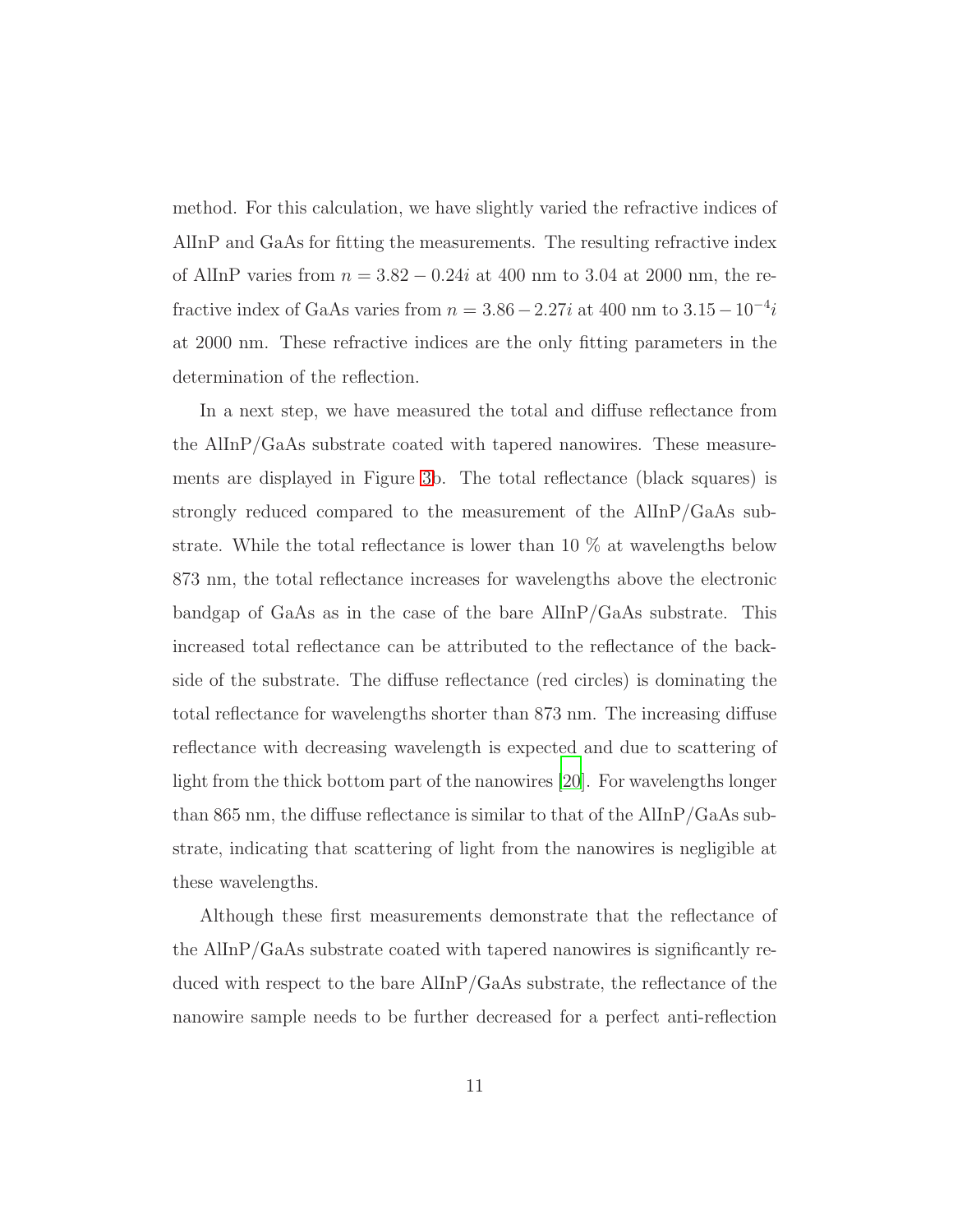coating. Therefore, a smaller gradient of the refractive index has to be realized. Further, the bottom diameter of the nanowires has to be decreased to reduce the diffuse reflection at short wavelengths and the density of nanowires has to be increased to achieve a high index of refraction at the interface with the AlInP. The dashed curve in Figure 3b shows a fit to the measurements using the transfer matrix method. The spatial dependence of the refractive index was used as a fitting parameter, obtaining a parabolic increase from 1.1 at the air-nanowire interface to 1.4 at the nanowire-substrate interface. While the fit describes the measurement quantitatively at wavelengths longer than 870 nm, it is limited at visible wavelengths due to the scattering of light by the nanowires. We consider the layer homogeneous for the fit, neglecting this scattering in the calculation. Due to the scattering, the Fabry-Pérot oscillations that are visible in the calculation are not present in the measurements. Further, the fit overestimates the reflectance as light is preferentially scattered into the substrate with a high refractive index [\[21](#page-26-1)].

To determine the enhancement of the coupling of light into the AlInP/GaAs substrate by the tapered nanowires, we have measured the total transmittance through the AlInP/GaAs substrate (solid squares in Figure [3c](#page-20-0)) and through the AlInP/GaAs substrate coated with tapered nanowires (open squares). The solid and dashed curves in Figure 3c show the calculated transmittance through the AlInP/GaAs substrate and the nanowire sample, respectively. For wavelengths below 873 nm, the transmission is negligible in both measurements, as the light gets absorbed in the  $360 \mu m$  thick GaAs substrate. For wavelengths above the electronic bandgap of GaAs (865 nm), the transmittance through the bare AlInP/GaAs substrate increases strongly,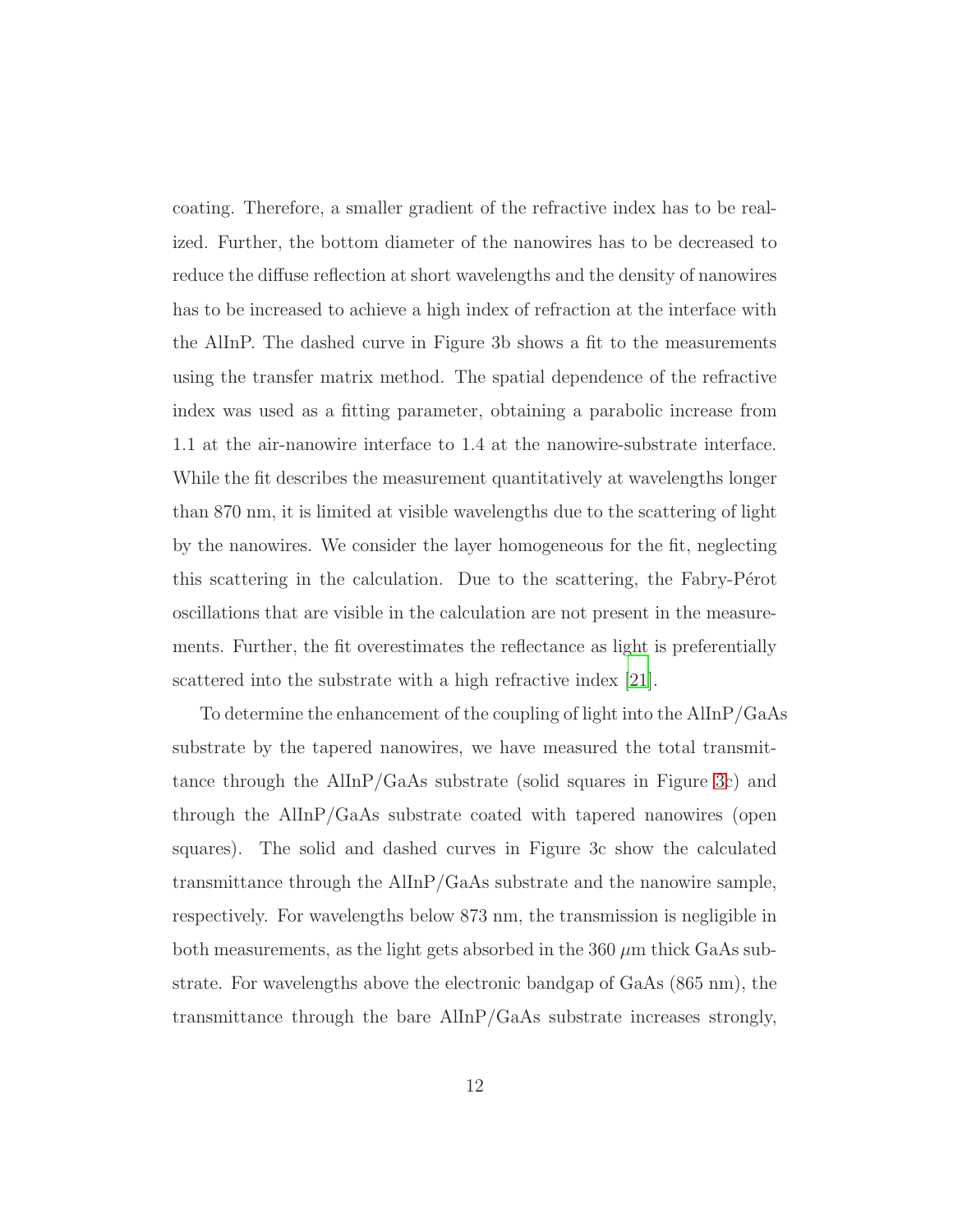reaching 43 % for wavelengths longer than 950 nm. The transmittance through the AlInP/GaAs substrate coated with tapered nanowires is 47 %. This transmittance in both measurements is influenced by residual freecarrier absorption for wavelengths above the electronic bandgap of GaAs, which also causes the rather low increase of the transmittance through the AlInP/GaAs substrate coated with nanowires with respect to the bare Al- $\text{InP/GaAs substrate.}$  This residual absorptance A can be determined by  $A = 100\% - R - T$ , with R and T being the total reflectance and transmittance, respectively. The absorptance in the AlInP/GaAs substrate and in the AlInP/GaAs substrate coated with tapered nanowires is displayed in Figure [3d](#page-20-0). The absorption in the nanowire coated sample (open squares) is increased with respect to the uncoated substrate (solid squares) for all wavelengths. For the wavelength range below 873 nm, the fact that less light is reflected is the main cause for the enhanced absorption (absorptance higher than 90%) in the sample coated with nanowires. For the wavelength range above 873 nm, the increased absorption might be attributed to diffusely transmitted light due to the nanowires. The diffusely transmitted light travels through the GaAs with a longer optical path length, resulting in a higher absorption probability due to free-carrier absorption. The solid and dashed curves in Figure [3d](#page-20-0) show the calculated absorptance of the AlInP/GaAs substrate and the nanowire sample, respectively, using the transfer matrix method. According to the calculation of the reflectance of the nanowire sample, the calculated absorptance in the nanowire sample is underestimated. The inset in Figure [3d](#page-20-0) shows a photograph of the AlInP/GaAs substrate coated with nanowires (sample on the left) and without nanowires (sample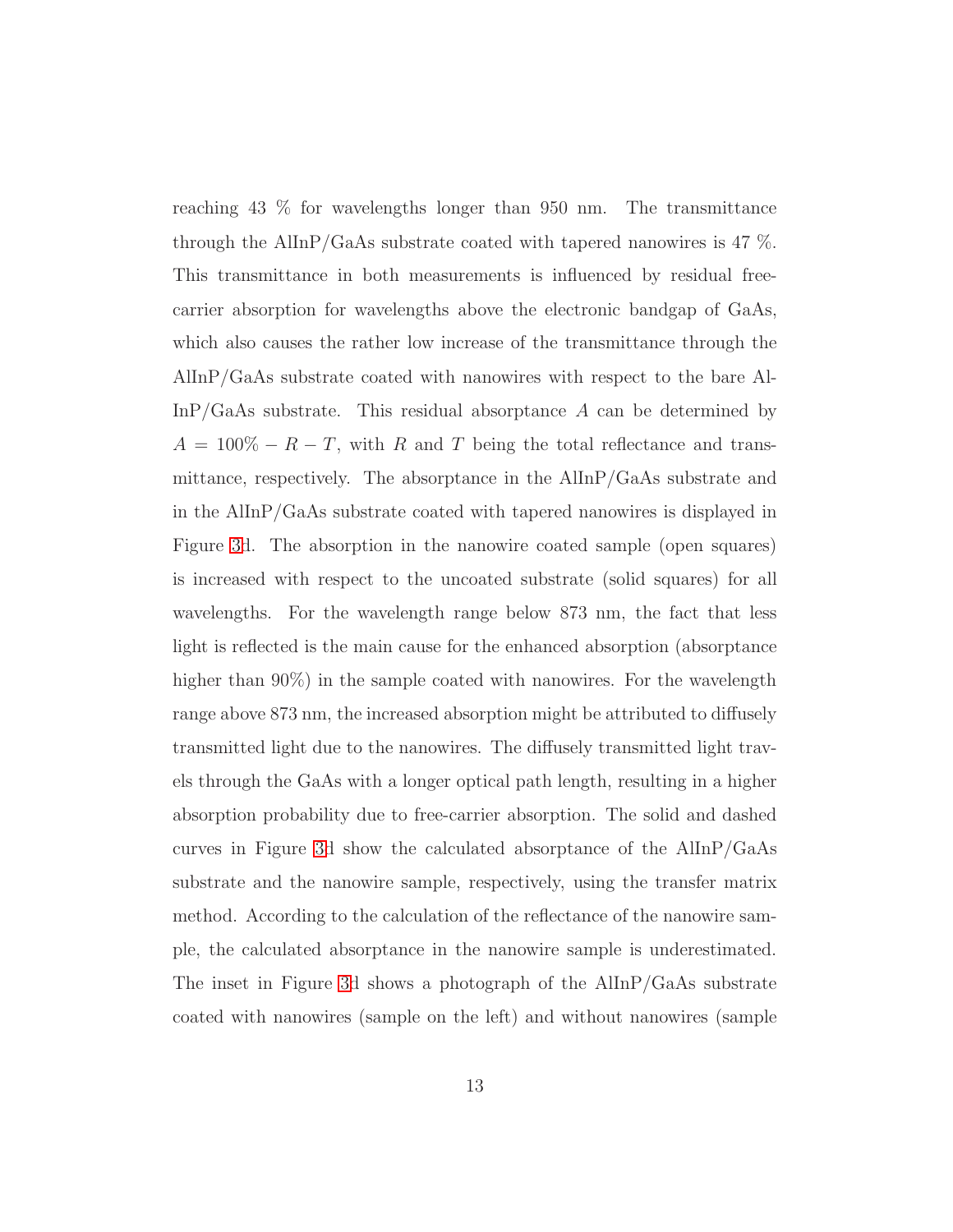on the right). The bare substrate is shiny silverish, as expected from GaAs. The sample coated with nanowires is black, demonstrating the high absorption in the sample.

Analog to the calculations performed for determining the photocurrent of the solar cells displayed in Table [1,](#page-17-0) we have calculated the photocurrent of a solar cell coated with an antireflection layer that is gradually increased from 1.1 to 1.4 over a thickness of 600 nm, resembling our measurements. A solar cell coated with such an antireflection layer would have a total current of 10.98 mA/cm<sup>2</sup>. This total current is increased by  $1.5 \text{ mA/cm}^2$  compared to a bare cell. However, the calculation only represents a lower limit of the increase in photocurrent, as the absorptance in the solar cell obtained from the calculation is underestimated with respect to the expected absorption from the experiments. We note that while the estimated photocurrent is lower than the photocurrent of a solar cell coated with a double-layer antireflection coating, the graded refractive index layer can be significantly improved by growing a nanowire layer with a higher material filling fraction at the bottom.

Because the tapered nanowires are grown preferentially into the  $< 111 > B$ direction, we could expect that the transmittance through the sample is anisotropic, i.e., the transmittance depends on the azimuthal angle of the sample. To determine this anisotropy, we have measured the zero-order transmission through the AlInP/GaAs substrate coated with the tapered nanowires for different azimuthal angles. Figure [4](#page-21-0) displays the transmittance measured at 1100 nm as a function of azimuthal angle. The rather constant transmittance with respect to this angle indicates that the preferential growth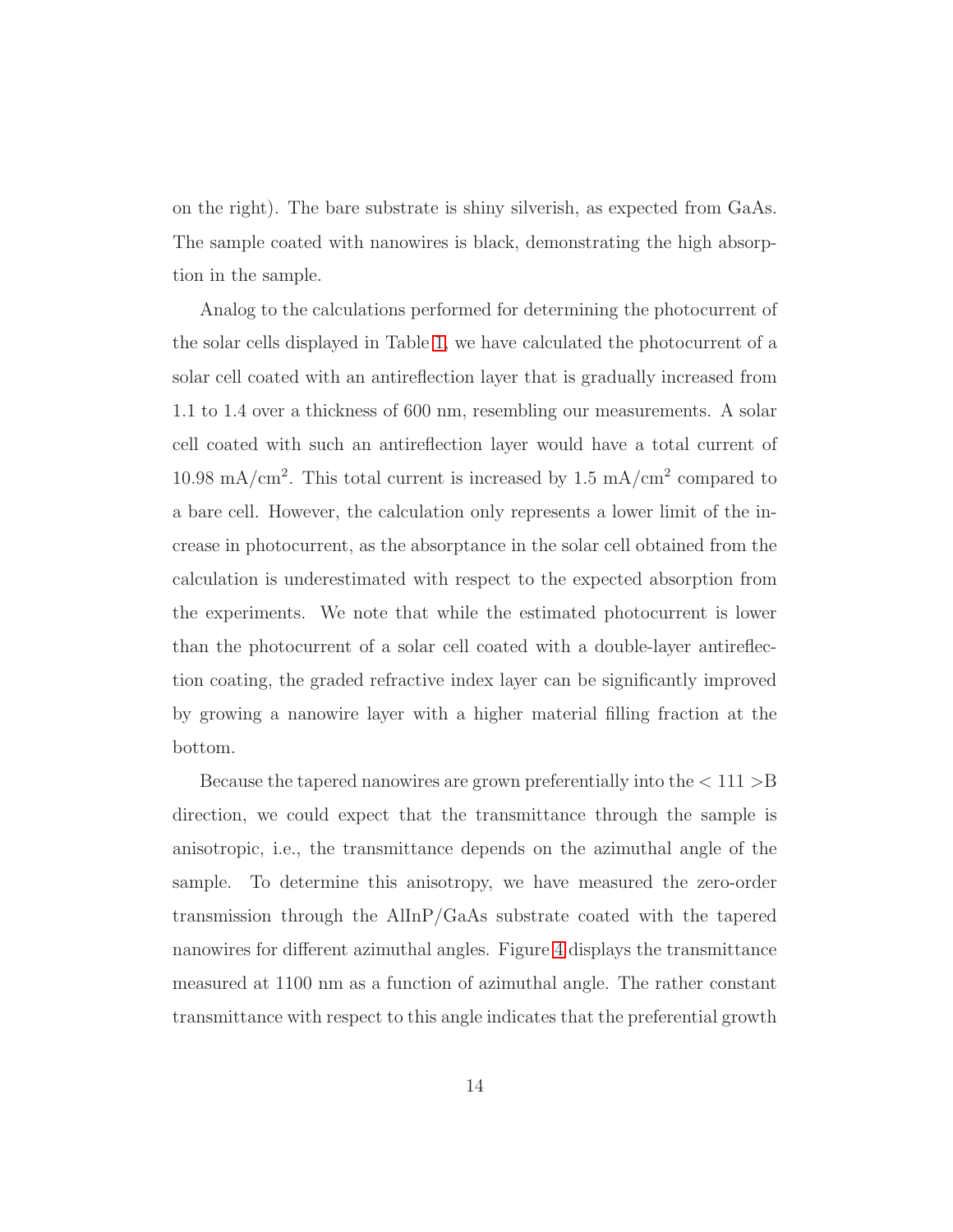along the < 111 >B direction does not give rise to an anisotropic response. The transmittance varies between 43.7 % and 46.6 %. These values are slightly lower than the total transmission, indicating that a small fraction of the intensity is diffusely scattered. Importantly, the specular transmittance is for all azimuthal angles higher than that measured through the bare AlInP/GaAs substrate, which is 38.8 % at 1100 nm.

As multi-junction solar cells are usually installed in concentrator systems, the desired anti-reflection coating should omnidirectionally reduce the reflection and increase the transmission into the solar cell. To determine the omnidirectionality of the response of the antireflection layer, we have measured the angle dependent zero-order transmission through the AlInP/GaAs substrate coated with tapered nanowires and normalized it to the transmission through the AlInP/GaAs substrate for unpolarized light. This measurement is displayed in Figure [5.](#page-22-0) For all wavelengths and angles up to 60◦ , the normalized transmission is above unity, meaning that for all wavelengths and angles, the transmission into the AlInP/GaAs layer is increased by the presence of the nanowire layer. The insets in Figure [5](#page-22-0) show cuts to the measurement at a wavelength of 1400 nm as a function of angle of incidence, and at an angle of incidence of  $30°$  as a function of wavelength. These cuts show that overall the transmission is enlarged by around 20 % and it further increased to 25 % for angles of incidence larger than 50◦ . In a Fresnel lens based concentrator system the light is typically incident over angles from  $0°$  to  $30°$ , however, higher angles of incidence would allow thinner concentrator modules.

To determine if the nanowire layer is robust to the high irradiance level in concentrator systems, we have illuminated the sample with 125 suns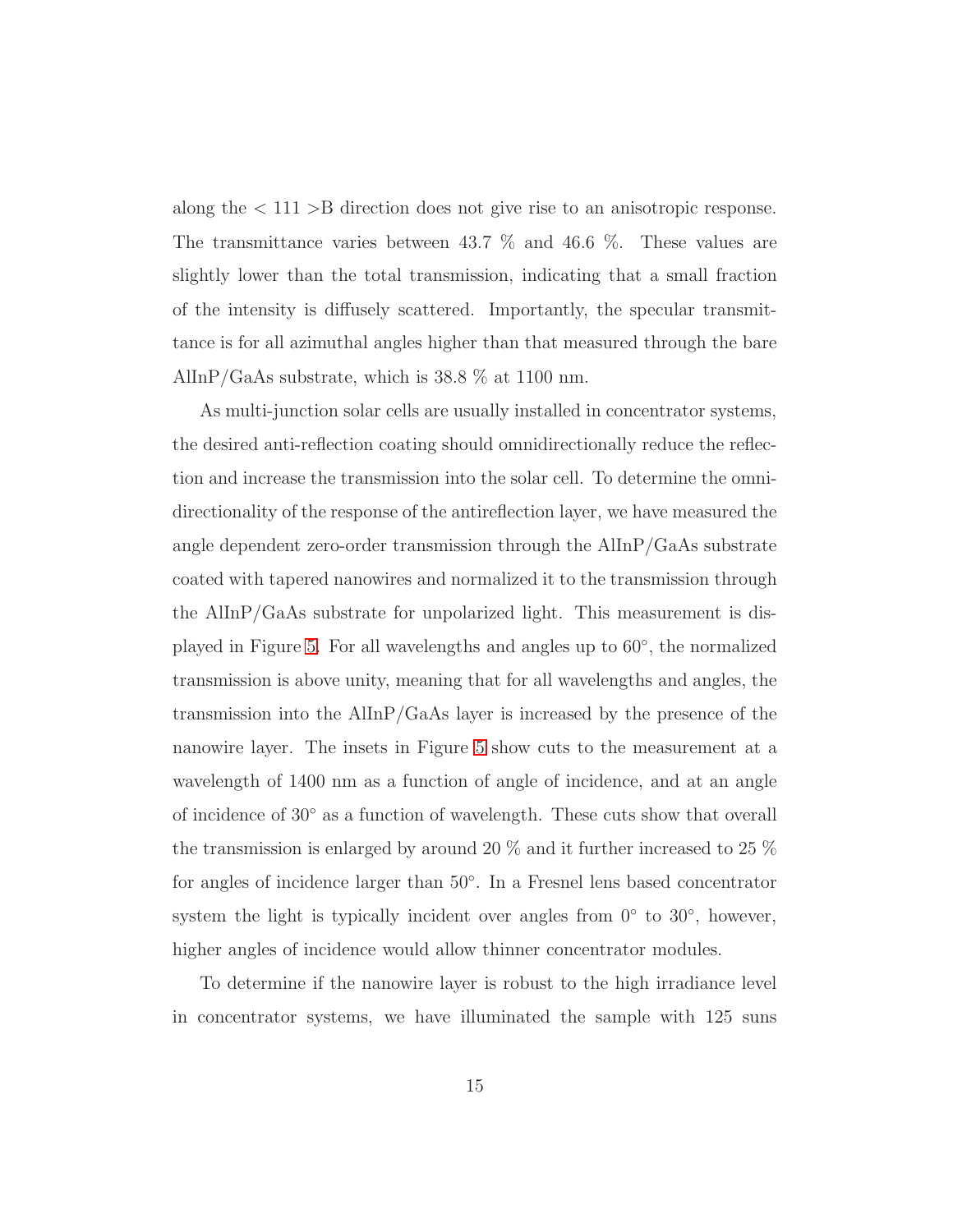(AM1.5G) for 4 hours. During the illumination, the sample was mounted on a Cu base for temperature control and the temperature of the sample was kept at 50 °C. We have measured the reflection before and after illumination on 5 different positions of the sample, and found that there is no significant difference between the measurements. From the reflection measurements before and after illumination with 125 suns, we can conclude that the nanowire layer is stable under concentrated sunlight.

#### 4. Conclusions

In conclusion, we have presented calculations demonstrating that the photocurrent density of a III/V quadruple solar cell can be increased when applying a graded refractive index coating to the solar cell instead of the standard  $MgF_2/ZnS$  double layer antireflection coating. For demonstrating the feasibility of graded refractive index layers on solar cells, we have grown layers of tapered GaP nanowires on AlInP/GaAs substrates and we have investigated the transmission and reflection properties of these layers. We have shown that the reflection from AlInP/GaAs substrates can be reduced by coating the substrate with a graded refractive index layer. Our experiments reveal that the total reflection is indeed reduced over a broad spectral range when applying tapered GaP nanowires on top of an AlInP/GaAs substrate and that the transmission into the substrate is increased for a wide spectral and angular range. These results render tapered nanowires a promising candidate for increasing the efficiency of III/V multi-junction solar cells.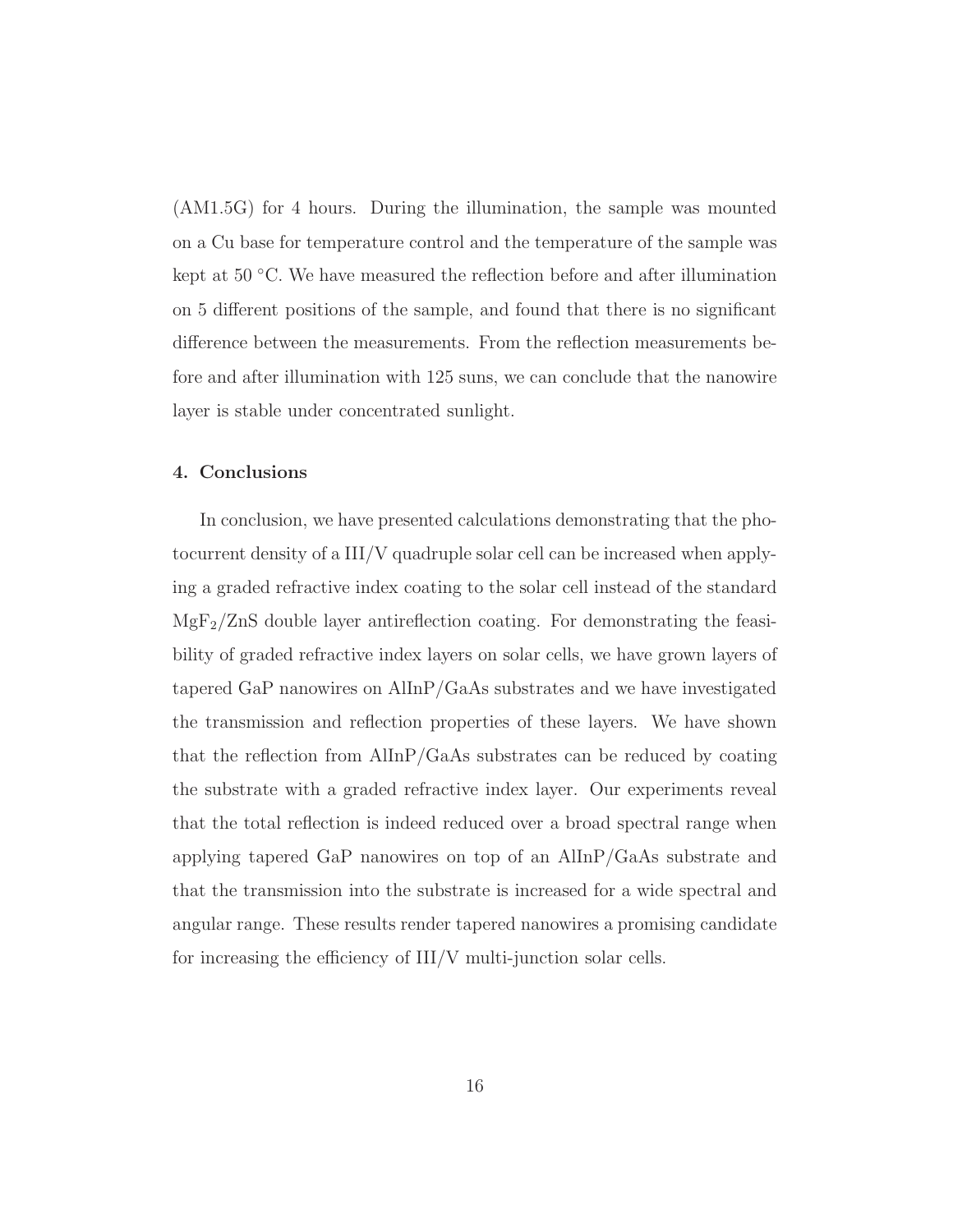## Acknowledgement

We thank G. Immink for the growth of the nanowires, E. van Thiel for technical assistance, J. Hoppenbrouwer for SEM analysis, and Peter Thijs and Thierry de Smet for useful discussions. This work is part of the research program of the "Stichting voor Fundamenteel Onderzoek der Materie (FOM)", which is financially supported by the "Nederlandse organisatie voor Wetenschappelijk Onderzoek (NWO)" and is part of an industrial partnership program between Philips and FOM.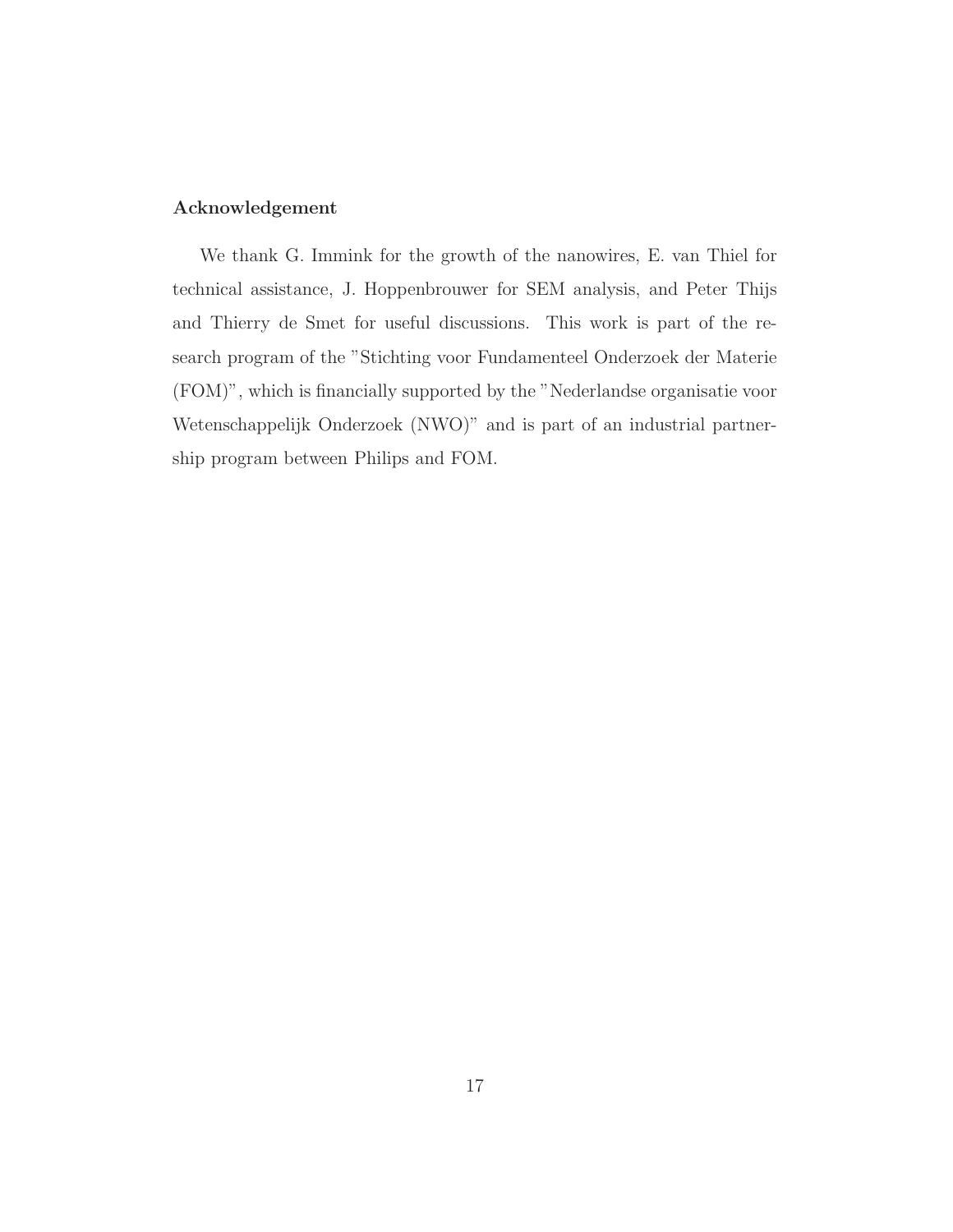<span id="page-17-0"></span>Table 1: Calculated photocurrent densities of a III/V quadruple junction solar cell coated with a perfect antireflection layer (AM 1.5G), a bare cell without antireflection layer, a MgF2/ZnS double layer antireflection coating with thicknesses of 89 nm (ZnS) and 105 nm (MgF2) (AR layer), and different graded refractive index (GI) anti-reflection layers that have a parabolically increasing refractive index from 1.0 to 3.3 over the given thickness.

|                                 | AM1.5GBare |       | AR    | 250   | 500   | 1000  |
|---------------------------------|------------|-------|-------|-------|-------|-------|
|                                 |            | cell  | layer | nm    | nm    | nm    |
|                                 |            |       |       | GI    | GI    | GI    |
|                                 |            |       |       | layer | layer | layer |
| Top cell current $[mA/cm^2]$    | 16.71      | 10.83 | 12.54 | 13.81 | 13.8  | 13.82 |
| Second cell current $[mA/cm^2]$ | 15.4       | 11.45 | 14.4  | 14.88 | 15.09 | 15.08 |
| Third cell current $[mA/cm^2]$  | 14.98      | 10.86 | 14.72 | 14.16 | 14.9  | 14.94 |
| Bottom cell current $[mA/cm^2]$ | 13.36      | 9.57  | 12.54 | 11.91 | 13.13 | 13.28 |
| Resulting current $[mA/cm^2]$   | 13.36      | 9.57  | 12.54 | 11.91 | 13.13 | 13.28 |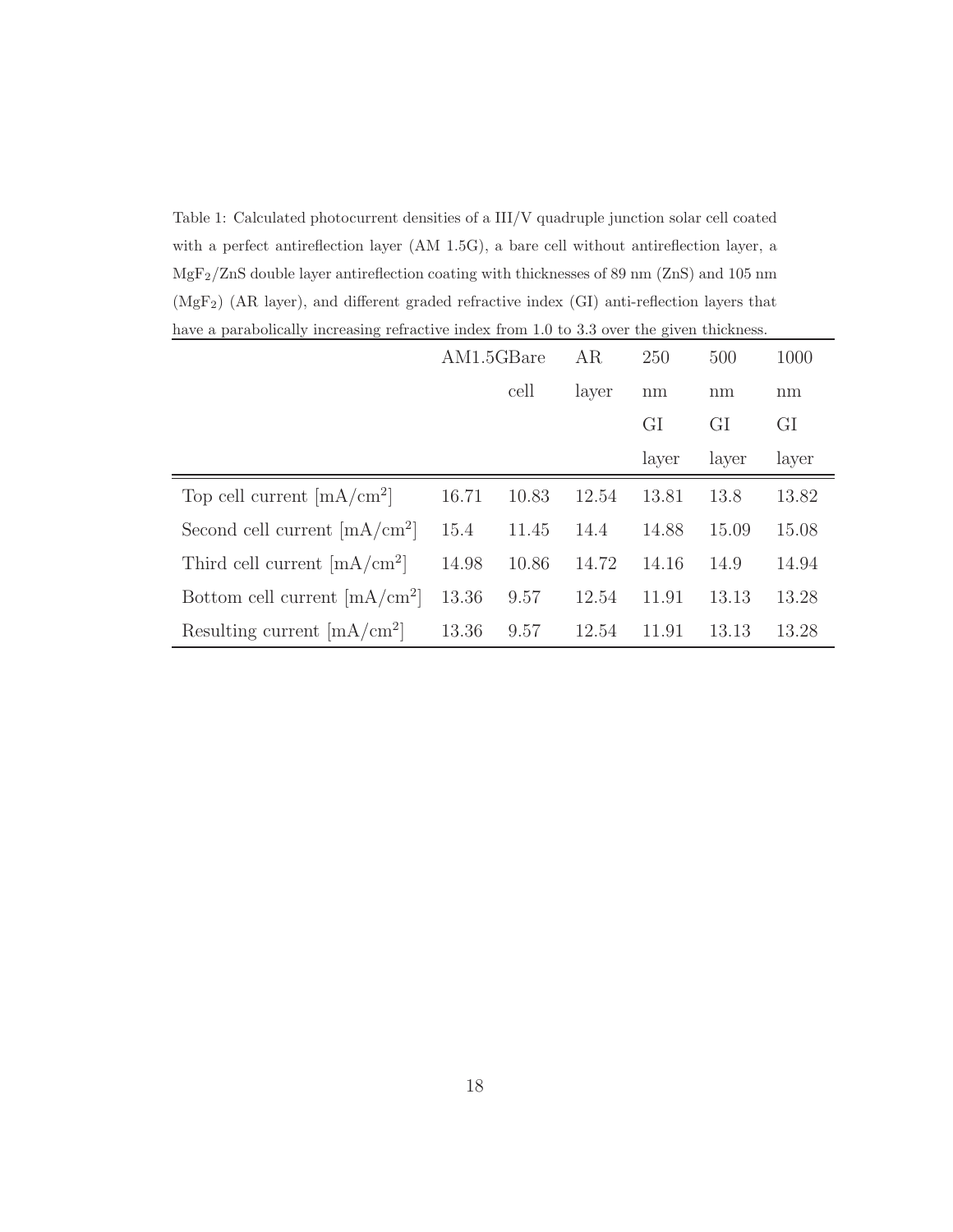

<span id="page-18-0"></span>Figure 1: a) and b) Calculation of the reflectance from and c) and d) transmittance through a 30 nm thin AlInP layer coated with different anti-reflection layers in linear scale (a,c) and logarithmic scale (b,d). The black solid curves correspond to the reflectance and transmittance of a bare AlInP layer on top of GaAs substrate. The AlInP layer is coated with a MgF<sub>2</sub>/ZnS anti-reflection layer with thicknesses of 89 nm (ZnS) and 105 nm (MgF<sub>2</sub>) (red dashed curves), a parabolically increasing refractive index layer from 1.0 to 3.3 with a thickness of 250 nm (olive short-dashed curves), 500 nm (blue dash-dotted curves), and  $1 \mu m$  (magenta dash-dot-dotted curves). The inset in a) displays a schematic of the layout of the calculations in which a change in color represents a change in refractive index. The inset in c) shows the same calculations as in c) but in a narrower wavelength range.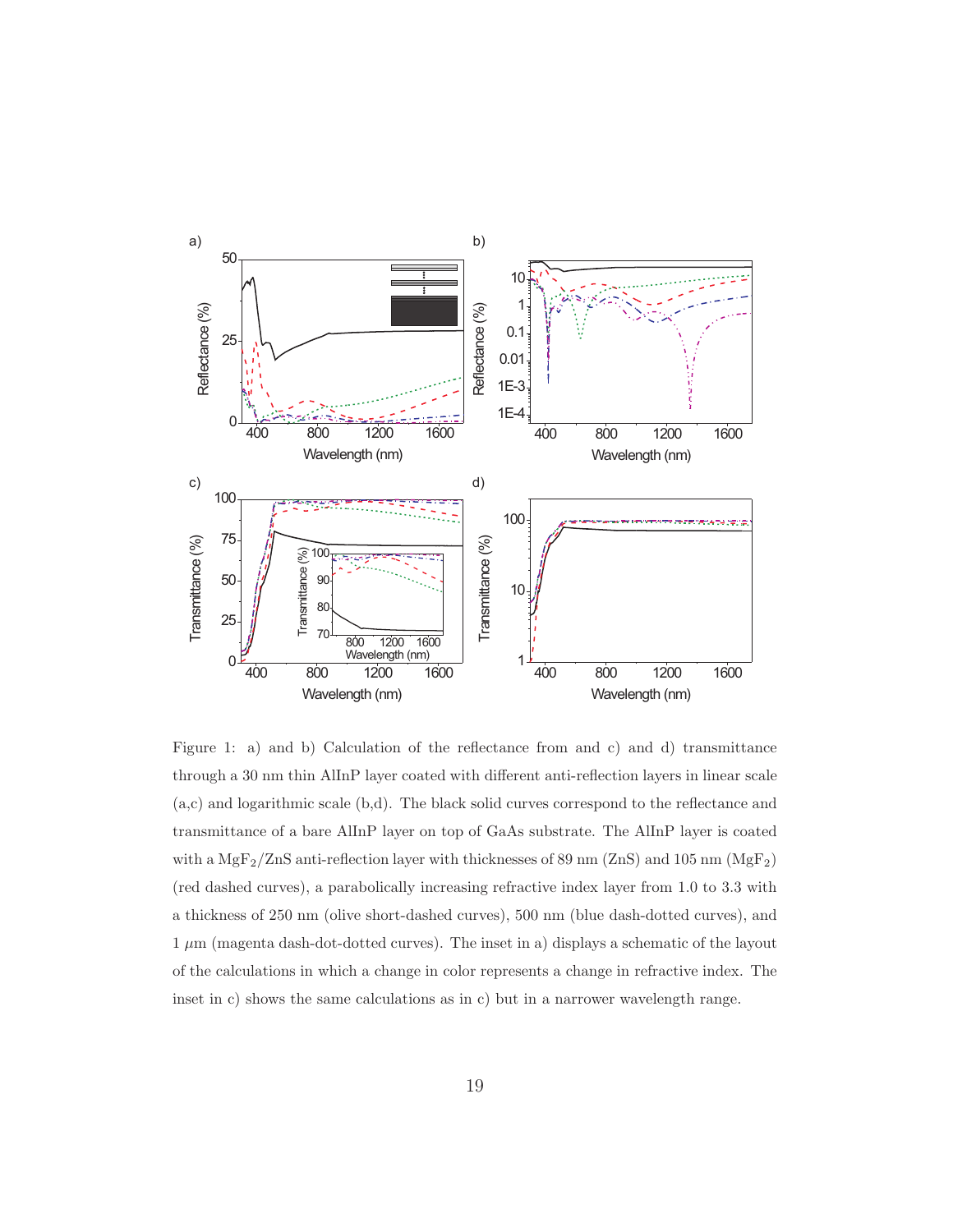<span id="page-19-0"></span>

Figure 2: a) Top-view and b) cross-sectional scanning electron micrographs of GaP nanowires grown on AlInP.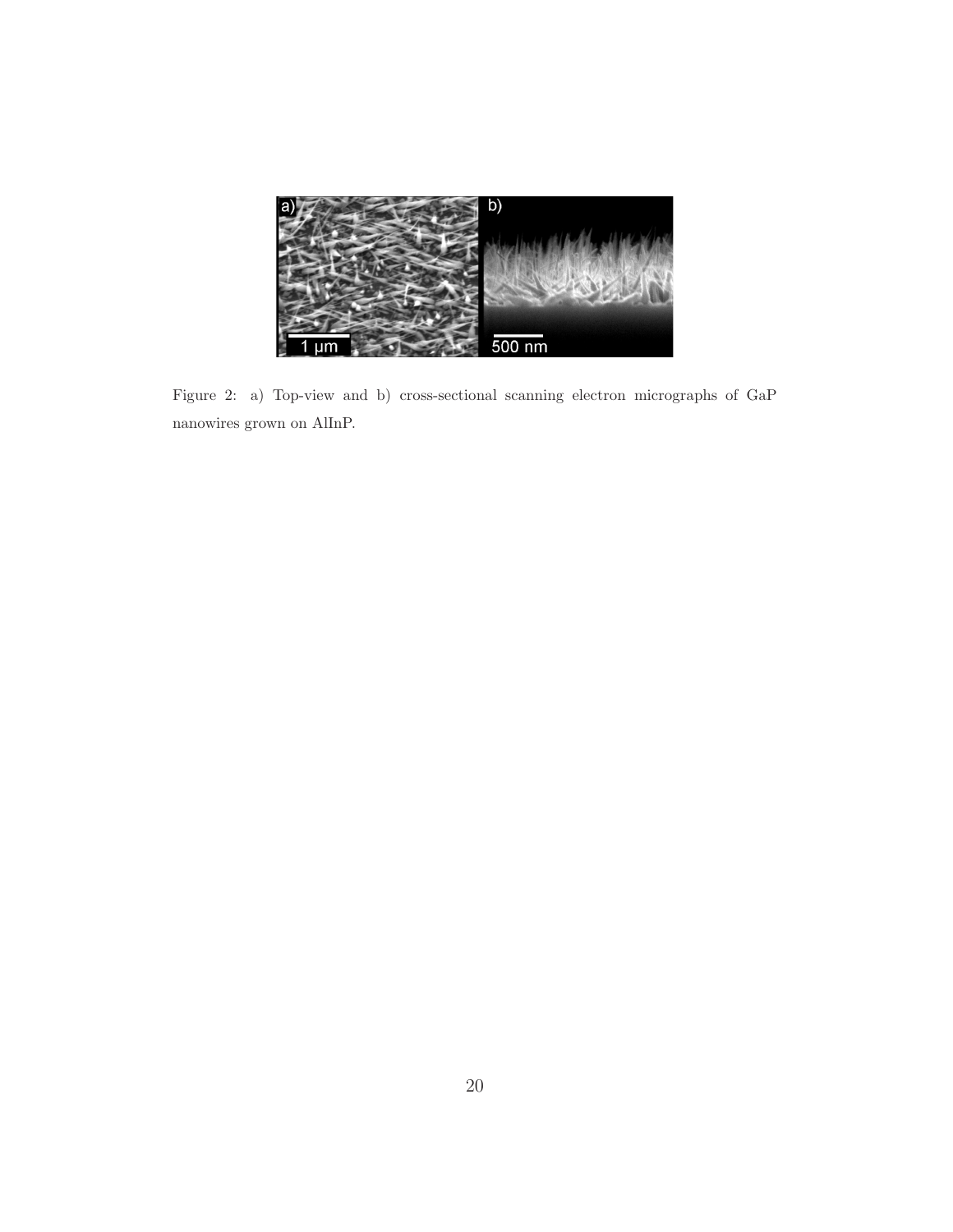

<span id="page-20-0"></span>Figure 3: a) Measured reflectance from the AlInP/GaAs substrate and b) measured reflectance from the AlInP/GaAs substrate coated with tapered nanowires. In both graphs the total reflectance (black squares), specular reflectance (blue triangles), and diffuse reflectance (red circles) are displayed. c) Measured total transmittance through and d) measured absorptance in the AlInP/GaAs substrate (solid squares) and the AlInP/GaAs substrate coated with tapered nanowires (open squares). The solid curves correspond to the calculated reflectance, transmittance, and absorptance of the reference sample, and the dashed curves to the calculations of the nanowire sample. The inset in d) shows a photograph of the AlInP/GaAs substrate coated with nanowires and without nanowires.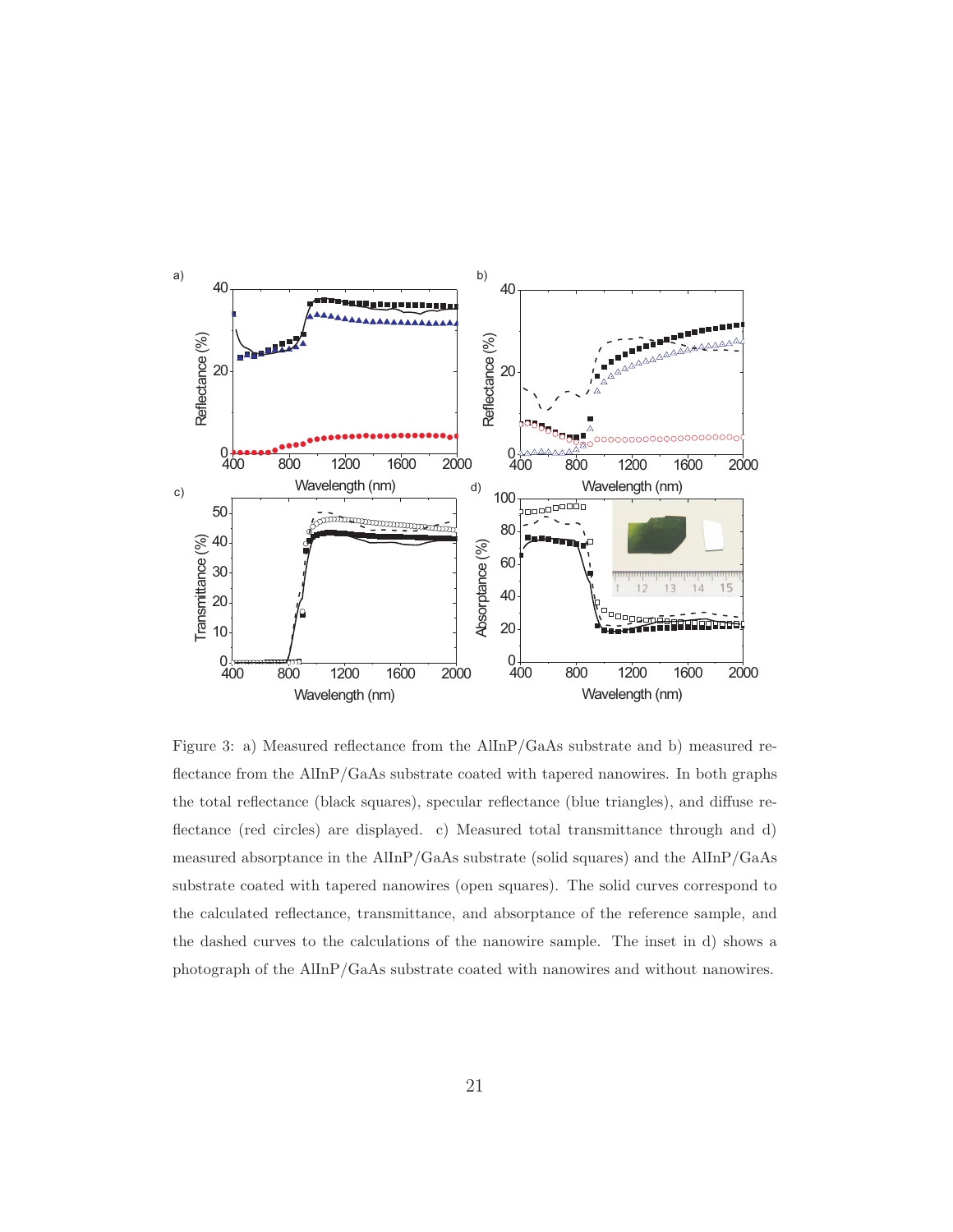

<span id="page-21-0"></span>Figure 4: Measured transmittance through the AlInP/GaAs substrate coated with tapered nanowires as a function of azimuthal angle at a wavelength of 1100 nm.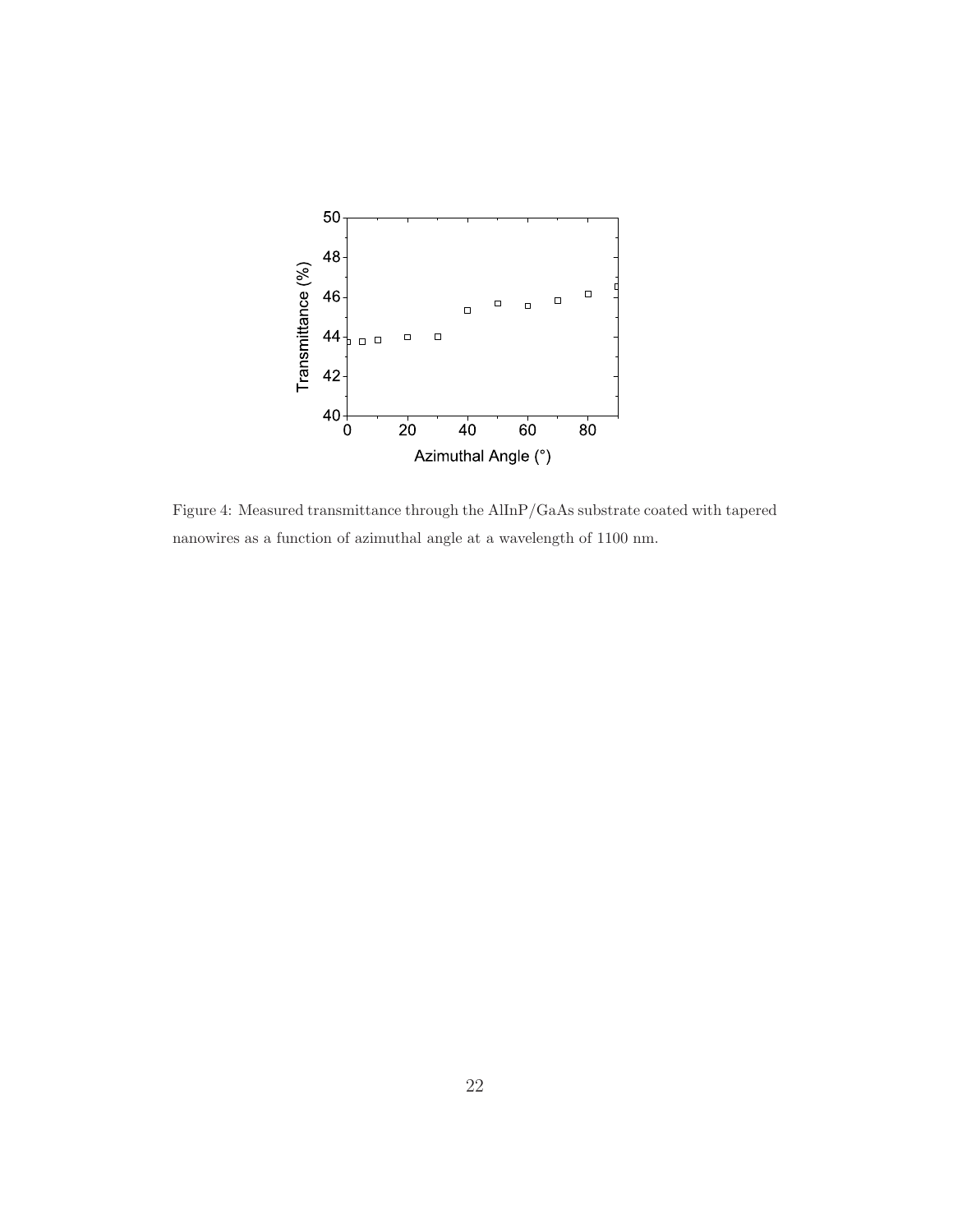

<span id="page-22-0"></span>Figure 5: Measured transmission through the AlInP/GaAs substrate coated with nanowires normalized to the transmission through an AlInP/GaAs substrate as a function of angle of incidence and wavelength. The top inset shows a cut to the measurement at 1400 nm and the right inset shows a cut at an angle of incidence of  $30^{\circ}$ .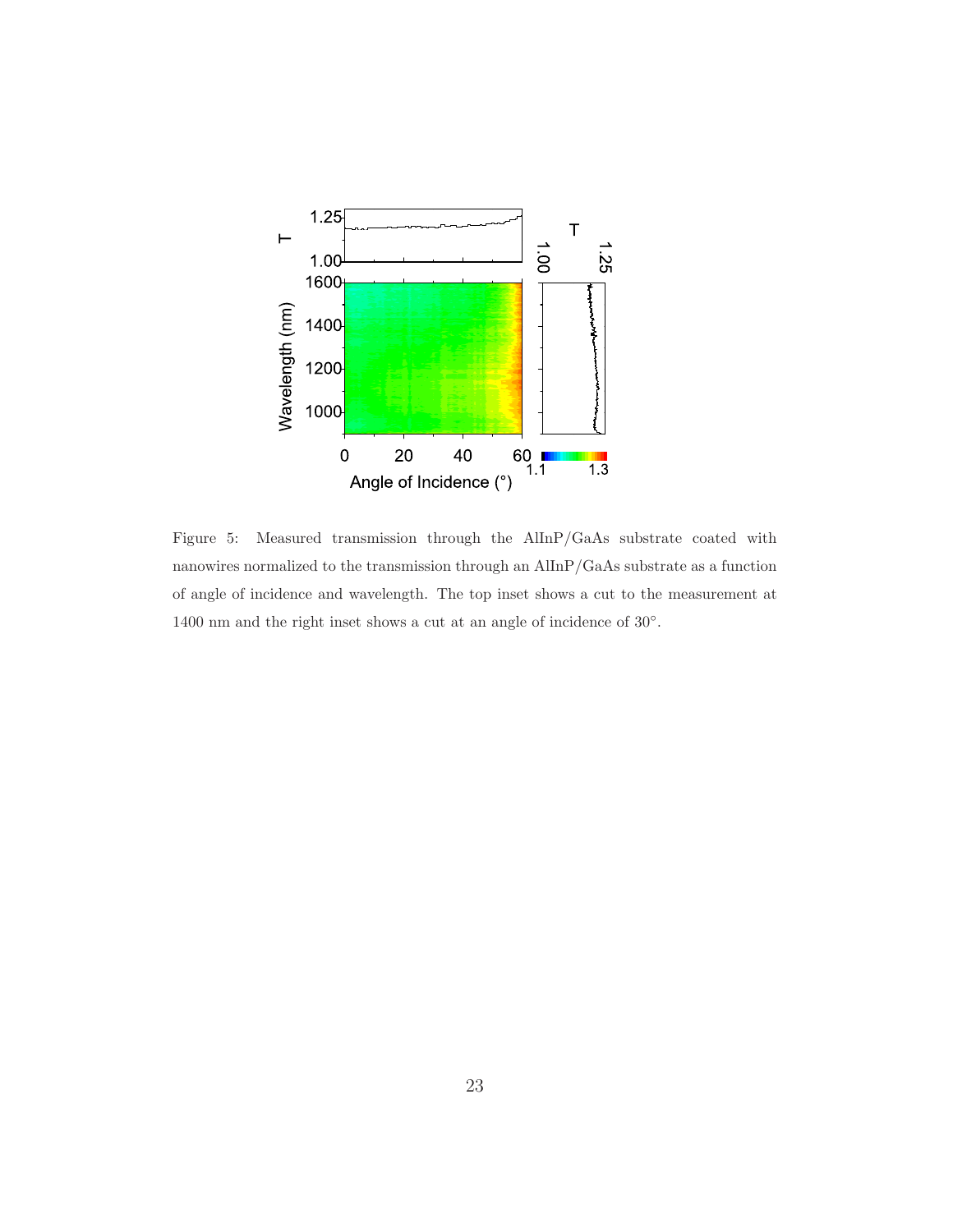### References

- <span id="page-23-0"></span>[1] R. R. King, D. C. Law, K. M. Edmondson, C. M. Fetzer, G. S. Kinsey, H. Yoon, R. A. Sherif, N. H. Karam, 40% efficient metamorphic GaInP/GaInAs/Ge multijunction solar cells, Appl. Phys. Lett. 90 (2007) 183516.
- <span id="page-23-1"></span>[2] W. Guter, J. Schne, S. P. Philipps, M. Steiner, G. Siefer, A. Wekkeli, E. Welser, E. Oliva, A. W. Bett, F. Dimroth, Current-matched triplejunction solar cell reaching 41.1 % conversion efficiency under concentrated sunlight, Appl. Phys. Lett. 94 (2009) 223504.
- <span id="page-23-2"></span>[3] M. Stan, D. Aiken, B. Cho, A. Cornfeld, V. Ley, P. Patel, P. Sharps, T. Varghese, High-efficiency quadruple junction solar cells using OMVPE with inverted metamorphic device structures, Journal of Crystal Growth 312 (2010) 1370 – 1374.
- <span id="page-23-3"></span>[4] R. R. King, D. C. Law, K. M. Edmondson, C. M. Fetzer, G. S. Kinsey, H. Yoon, D. D. Krut, J. H. Ermer, R. A. Sherif, N. H. Karam, Advances in high-efficiency III-V multijunction solar cells, Advances in OptoElectronics 2007 (2007) 29523.
- <span id="page-23-4"></span>[5] D. Friedman, Progress and challenges for next-generation high-efficiency multijunction solar cells, Current Opinion in Solid State and Materials Science 14 (2010) 131 – 138.
- <span id="page-23-5"></span>[6] D. S. Hobbs, B. D. MacLeod, J. R. Riccobono, Update on the development of high performance anti-reflecting surface relief micro-structures, Proc. of SPIE 6545 (2007) 65450Y.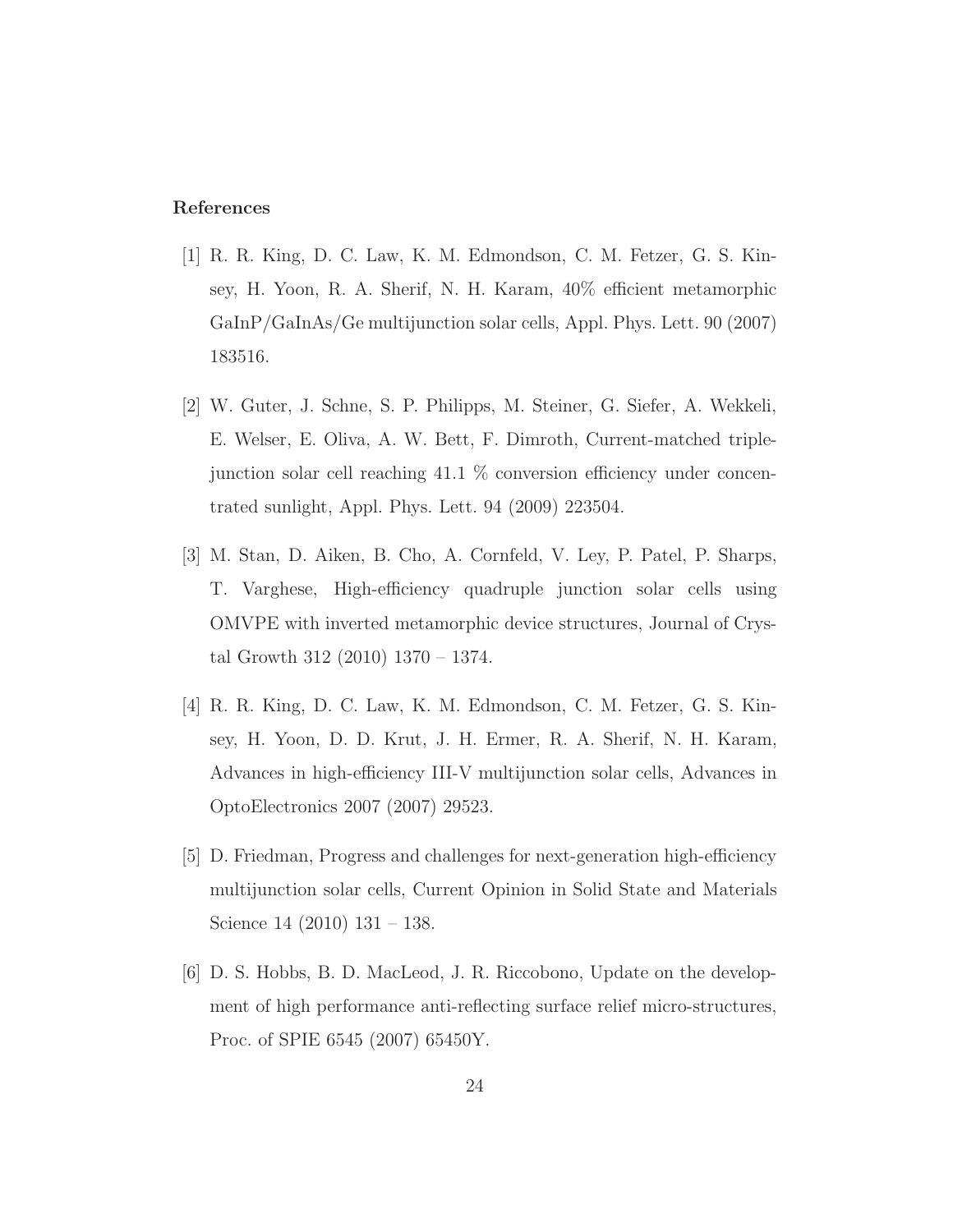- <span id="page-24-0"></span>[7] C. G. Bernhard, Structural and functional adaption in a visual system, Endeavour 26 (1967) 79.
- <span id="page-24-1"></span>[8] J.-Q. Xi, M. F. Schubert, J. K. Kim, E. F. Schubert, M. Chen, S.-Y. Lin, W. Liu, J. A. Smart, Optical thin-film materials with low refractive index for broadband elimination of fresnel reflection, Nat. Photonics 1 (2007) 176–179.
- <span id="page-24-2"></span>[9] Y.-F. Huang, S. Chattopadhyay, Y.-J. Jen, C.-Y. Peng, T.-A. Liu, Y.- K. Hsu, C.-L. Pang, H.-C. Lo, C.-H. Hsu, Y.-H. Chang, C.-S. Lee, K.- H. Chen, L.-C. Chen, Improved broadband and quasi-omnidirectional anti-reflection properties with biomimetic silicon nanostructures, Nat. Nanotech. 2 (2007) 770–774.
- <span id="page-24-4"></span>[10] Y.-J. Lee, D. S. Ruby, D. W. Peters, B. B. McKenzie, J. W. P. Hsu, ZnO nanostructures as efficient antireflection layers in solar cells, Nano Lett. 8 (2008) 1501.
- <span id="page-24-5"></span>[11] S. L. Diedenhofen, G. Vecchi, R. E. Algra, A. Hartsuiker, O. L. Muskens, G. Immink, E. P. A. M. Bakkers, W. L. Vos, J. Gmez Rivas, Broadband and omnidirectional antireflection coatings based on semiconductor nanorods, Adv. Mat. 21 (2009) 973–978.
- <span id="page-24-3"></span>[12] J. Tommila, V.Polojärvi, A.Aho, A.Tukiainen, J.Viheriälä, J.Salmi, A.Schramm, J.M.Kontio, A. Turtiainen, T.Niemi, M.Guina, Nanostructured broadband antireflection coatings on AlInP fabricated by nanoimprint lithography, Solar Energy Materials and Solar Cells 94 (2010) 1845 1848.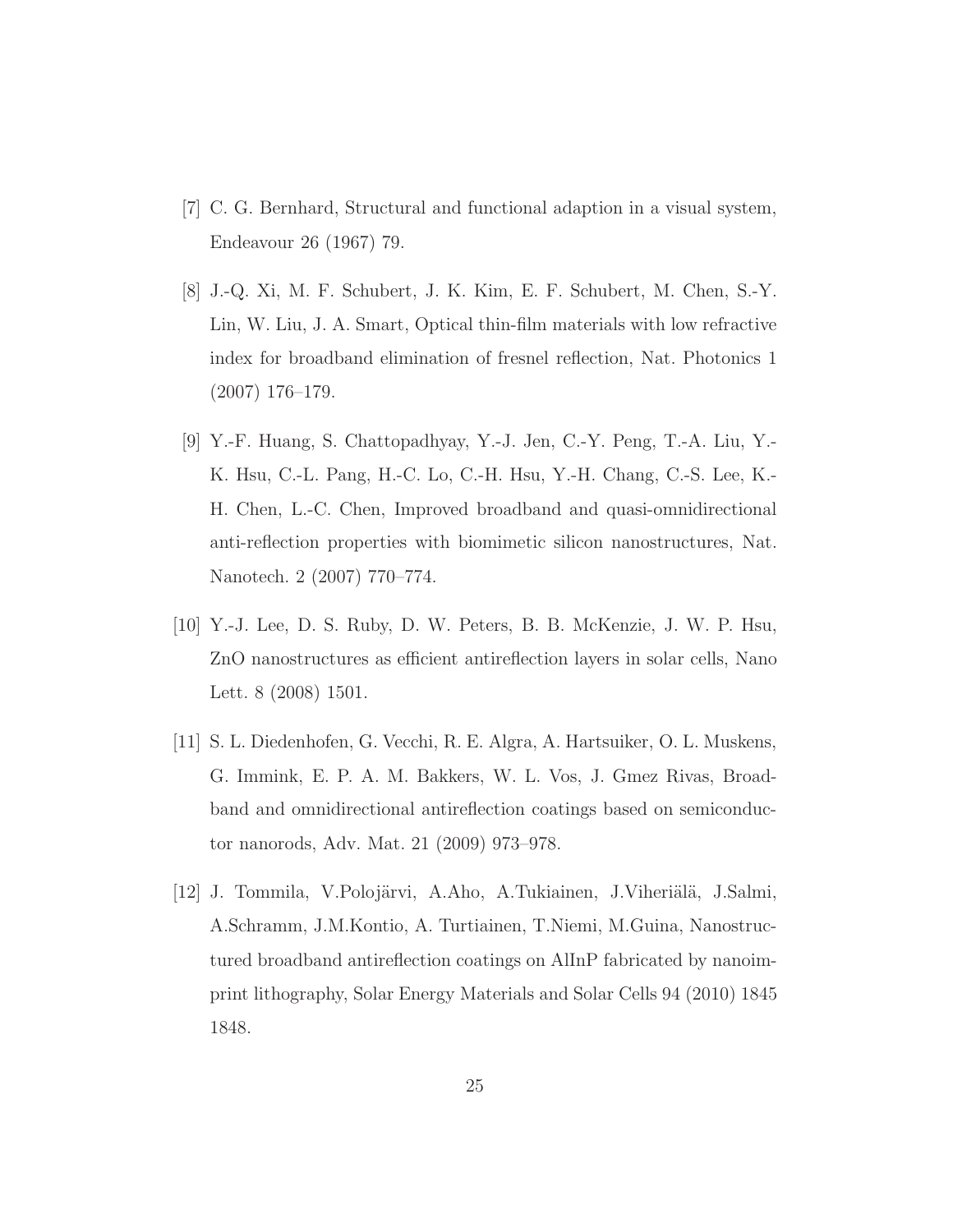- [13] J. Leem, J. Yu, Y. Song, Y. Lee, Antireflective characteristics of disordered GaAs subwavelength structures by thermally dewetted Au nanoparticles, Solar Energy Materials and Solar Cells 95 (2011) 669 – 676.
- [14] D. Kumar, S. K. Srivastava, P. Singh, M. Husain, V. Kumar, Fabrication of silicon nanowire arrays based solar cell with improved performance, Solar Energy Materials and Solar Cells 95 (2011) 215 – 218.
- [15] P.-C. Tseng, P. Yu, H.-C. Chen, Y.-L. Tsai, H.-W. Han, M.-A. Tsai, C.-H. Chang, H.-C. Kuo, Angle-resolved characteristics of silicon photovoltaics with passivated conical-frustum nanostructures, Solar Energy Materials and Solar Cells 95 (9) (2011) 2610 – 2615.
- <span id="page-25-0"></span>[16] S.-H. Baek, S.-B. Kim, J.-K. Shin, J. H. Kim, Preparation of hybrid silicon wire and planar solar cells having ZnO antireflection coating by all-solution processes, Solar Energy Materials and Solar Cells 96 (2012)  $251 - 256.$
- <span id="page-25-1"></span>[17] P. Yeh, Optical waves in layered media, John Wiley and Sons, New York, Chichester, Brisbane, Toronto, Singapore, 1988.
- <span id="page-25-2"></span>[18] E. J. Haverkamp, P. Mulder, G. J. Bauhuis, J. J. Schermer, M. M. A. J. Voncken, J. van Deelen, A. T. J. van Niftrik, P. K. Larsen, Spectrum and bandgap optimized antireflection coating by numerical simulations, in: 20th European Photovoltaic Solar Energy Conference, 2005.
- <span id="page-25-3"></span>[19] R. S. Wagner, W. C. Ellis, Vapor-liquid-solid mechanism of single crystal growth, Appl. Phys. Lett. 4 (1964) 89–90.